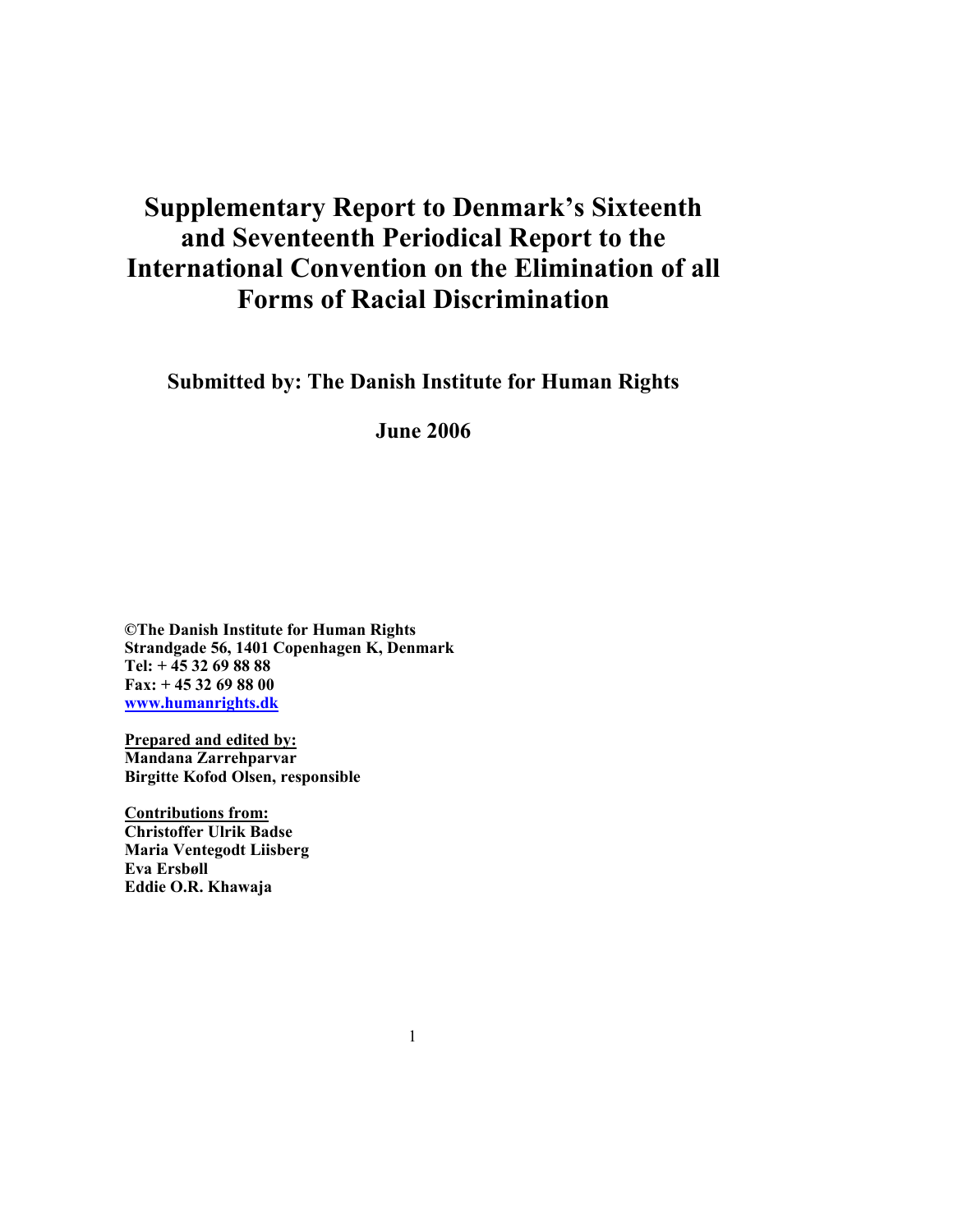## **Summary of issues**

This report is a commentary on the status of the International convention on the Elimination of all Forms of Racial Discrimination in Denmark. The report is submitted by the Danish Institute for Human Rights (DIHR) and entails the following articles:

| Article 2: | General measures to eliminate racial discrimination                     |
|------------|-------------------------------------------------------------------------|
| Article 3: | Prohibition against racial segregation                                  |
| Article 4: | Promotion or incitement to acts of racial discrimination                |
| Article 5: | Political, economic, social and cultural rights                         |
| Article 6: | Effective protection and remedies against acts of racial discrimination |

#### **DIHR's main list of concerns:**

**Re: Article 2: Incorporation of ICERD into national legislation:** a lack of incorporation of ICERD limits the application of the convention by the courts and administrative decision making organs. As a consequence, the overall practical implementation and the effective protection of the individual against racial discrimination are weakened. Furthermore, the choice of non-incorporation has a negative impact on the general awareness rising of human rights in Denmark and a counterproductive effect on the promotion of ethnic equality.

**Re: Article 2: Effective measures:** judges, lawyers and other staff in administrative decision making organs are not sufficiently empowered to meet the challenge of assessing cases on indirect discrimination. The assessments made in recent cases show a tendency of stressing and accepting a majority perspective vis-à-vis ethnic minorities, to the detriment of the active participation of persons with another ethnic background than Danish in the labour market.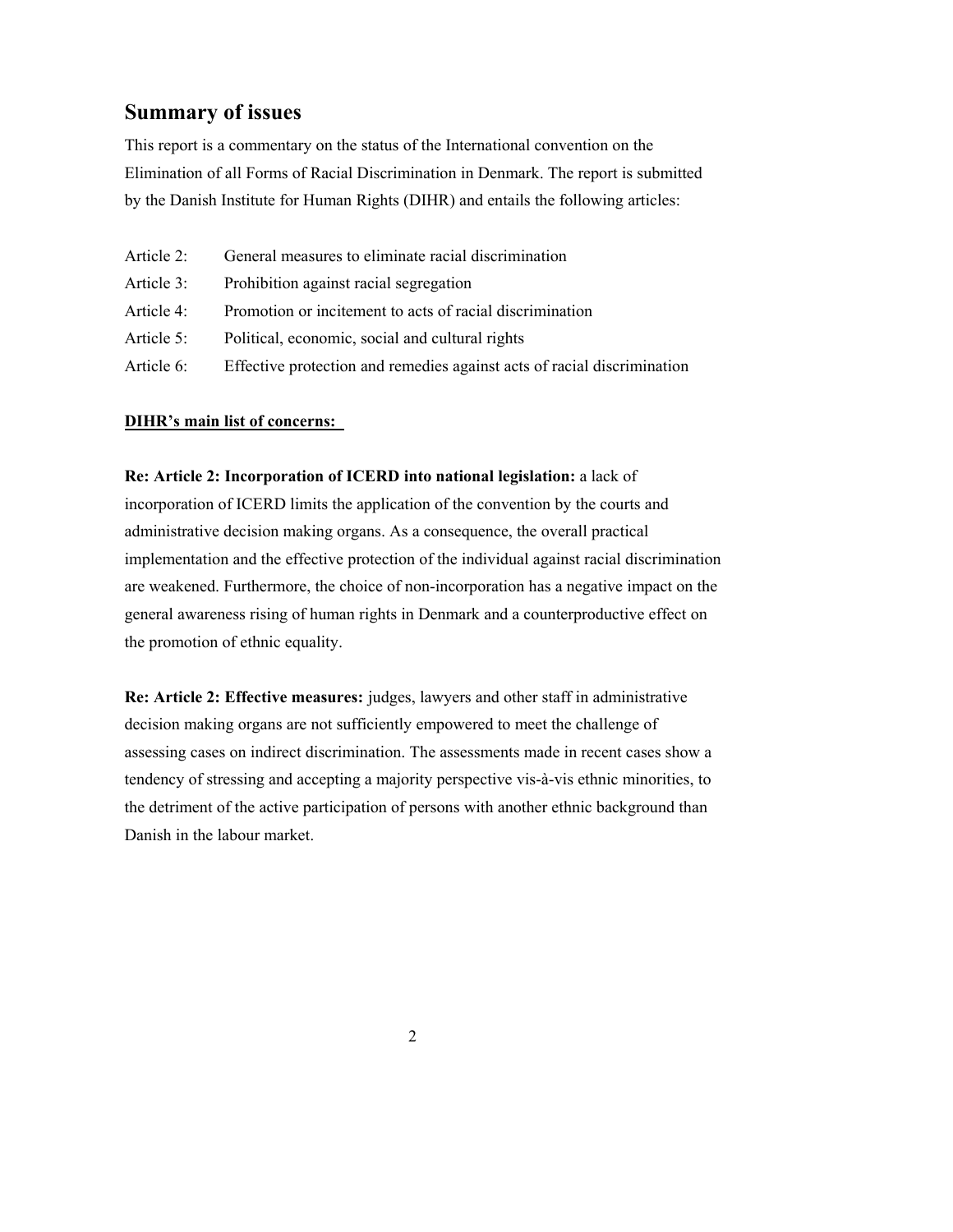**Re: Article 4: Promotion or incitement to acts of racial discrimination:** the continuous increase in reported race motivated crimes. Moreover, the requirements set up for accepting complaints to be reviewed by the courts may constitute an impediment to the access to an effective remedy in cases on racial discrimination.

#### **Re: Article 5 (c): Political representation of ethnic minorities at local government**

**level:** the low representation of persons belonging to ethnic minorities may have a negative impact on the overall active political participation in the Danish society, especially on the municipal level, of persons with another ethnic background than Danish.

**Re: Article 5 (d) (iii) The right to nationality**: the new nationality acquiring regulations will have far reaching consequences for residing ethnic minorities and their opportunity to acquire Danish nationality, and give rise to questioning whether Danish legislation in this field is in compliance with international standards, especially the prohibition against discrimination. The DIHR is concerned that the new nationality acquiring regulations will have far reaching consequences for residing ethnic minorities and their opportunity to acquire Danish nationality, and give rise to questioning whether Danish legislation in this field is in compliance with international standards, especially the prohibition against discrimination.

**Re: Article 5 (d) (iv) The right to marriage and choice of spouse:** the person residing in Denmark must have had 28 years of citizenship to be suspended from the aggregated requirement that leads to discrimination on the grounds of length of citizenship in violation of ICCPR Art. 26. The Danish citizens who are naturalized later than at birth are ethnic minorities in Denmark, and thus the 28-year rule also leads to discrimination on the grounds of ethnic background, refer ICERD Article 1 (1). In addition, the DIHR is concerned that the restrictive interpretation of the right to family life will lead to violations of this right as it is understood under ICCPR Art. 17 and ECHR Art. 8.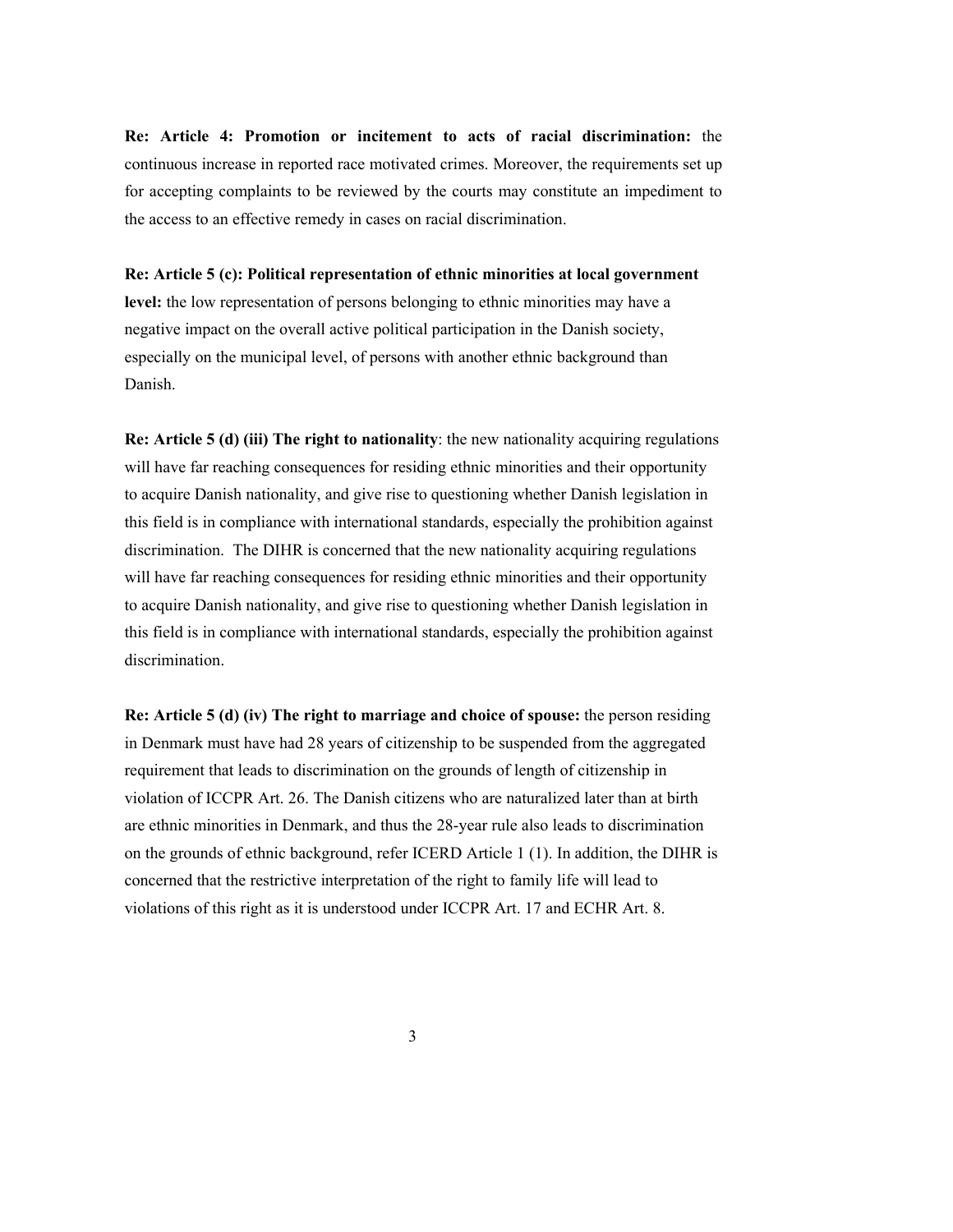**Re: Article 5 (e) (i) The right to work:** even though there exists legislation that prohibits discrimination on the grounds of race and ethnic origin in the labour market, the recognition of how individuals perceive being racially discriminated against is not being taken seriously by the authorities, and effort is not being made to initiate awareness raising programmes and campaigns against racial discrimination. Disregarding individuals' experiences and perceptions of discrimination, undermines the efforts made to integrate ethnic minorities in the work place.

**Re: Article 5 (e) (iv) The right to social security**: lawful residents in Denmark of ethnic minority origin are subject to indirect discrimination, as the residence requirement in practice restricts the access of persons with a non-Danish nationality (except EU/EEA nationals) to assistance, to a much larger extent than Danish citizens.

**Re: Article 5 (e) (v) The right to education:** the spreading of ethnic minority pupils is an initiative which may constitute racial discrimination. The DIHR is concerned about the discriminatory effect of the spreading procedure, since ethnic Danish pupils are not automatically language tested, as ethnic minority pupils are and because ethnic minorities do not have the same right as ethnic Danes to freely choose which public school they want their children to attend.

#### **Re: Article 5 (e) (v) The right to education:**

the abolishment of receiving free mother tongue education generally risks affecting bilingual children's linguistic consciousness and social skills. Research in minority pupils' second language acquirement show that there is a connection between having a solid knowledge of ones mother tongue and acquisition of the second language. Furthermore research shows that a pupil's cognitive and academic development as well as acquiring Danish

the issue of indirect racial discrimination of ethnic minorities who originate from so called third world countries, because mother tongues education is only provided for third country nationals coming from EU and EEC, and for individuals from Greenland and the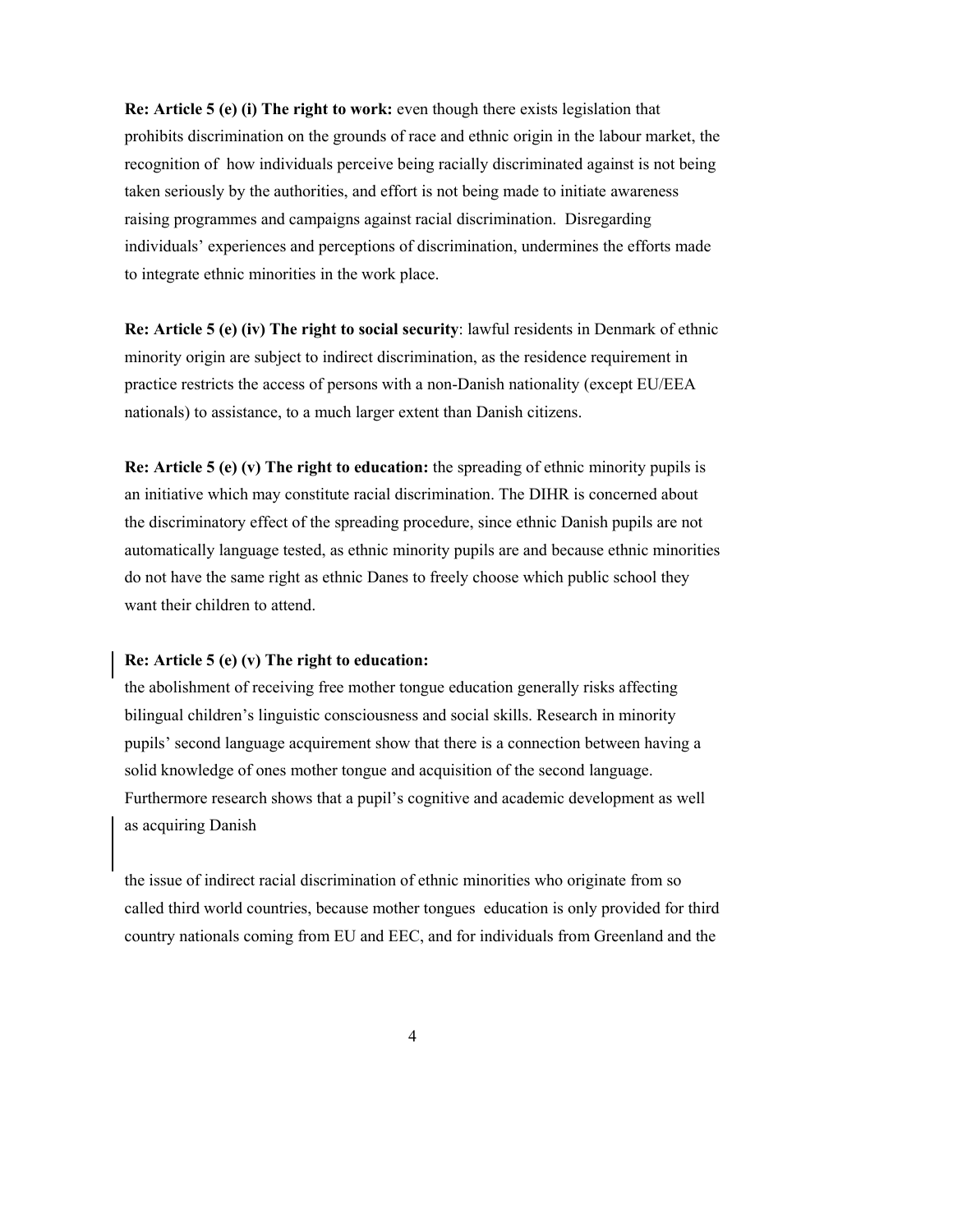Faeroe Islands or the German speaking minority in Southern Denmark, but not for ethnic minorities who come from for example Turkey, Pakistan, Somalia, etc.

**Re: Article 5 (f) The right of access to any place or service intended for use by the general public:** that the level of compensation at present does not correspond to the harm experienced by the persons subjected to discrimination. This may undermine any possible preventive nature of the Act on Prohibition against discrimination on the basis of race in these cases. DIHR is concerned with the fact that no general statistical information is available of all complaints filed to the public prosecution relating to the Act on the Prohibitions against Discrimination on the grounds of race etc., and that no information on the number and content of court cases is available on a national level.

**Re: Article 6: Effective protection and remedies:** the fact that the Complaints Committee cannot suggest that free legal aid is granted to possible victims of discrimination in cases where an assessment before the courts is desirable, but where the committee cannot reach the conclusion that discrimination has occurred through its own investigation of the case. The DIHR is especially concerned that the Complaints Committee has not been provided with adequate powers to fully fulfil its role to combat discrimination and investigate complaints over discrimination in an effective manner.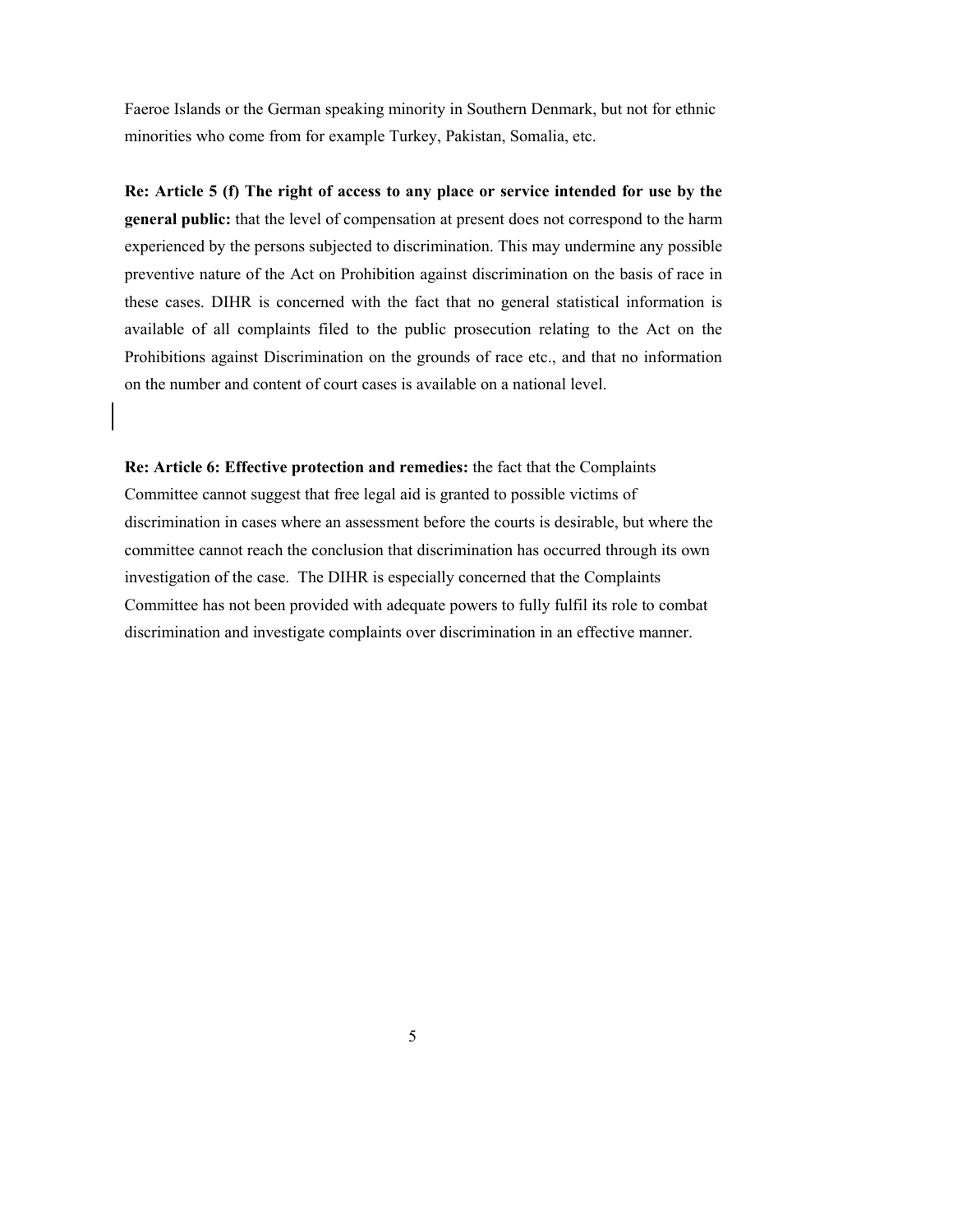## **1. Introduction**

This supplementary report to the Sixteenth and Seventeenth Periodic Report of Denmark concerning the International Convention on the Elimination of all Forms of Racial Discrimination submitted by Denmark June 2005 is compiled by the Danish Institute for Human Rights (DIHR).

DIHR established by statute of 6 June 2002 is a National Human Rights Institution in accordance with the UN Paris Principles. The institute carries on the mandate vested in the Danish Centre for Human Rights in 1987. The work of the institute includes research, monitoring, information, education, documentation and international programmes. DIHR is designated as a body for the promotion of equal treatment and effective protection against discrimination on grounds of racial or ethnic origin as set out in Article 13 of the EU Council Directive 2000/43/EC on Equal Treatment Irrespective of Race and Ethnic Origin. Further information on DHIR is available on www.humanrights.dk.

Concerning the dissemination of Concluding Observations and Individual Views from the UN Committee System, DIHR would like to inform on the establishment of the collection of the relevant documents on the website of the institute. The page contains international judgments and views, along with official and supplementary reports and observations concerning Denmark. All documents are in English.

DHIR has chosen to focus on the status of implementation of the following articles of ICERD:

- Article 2: General measures to eliminate racial discrimination
- Article 3: Prohibition against racial segregation
- Article 4: Promotion or incitement to acts of racial discrimination
- Article 5: Political, economic, social and cultural rights
- Article 6: Effective protection and remedies against acts of racial discrimination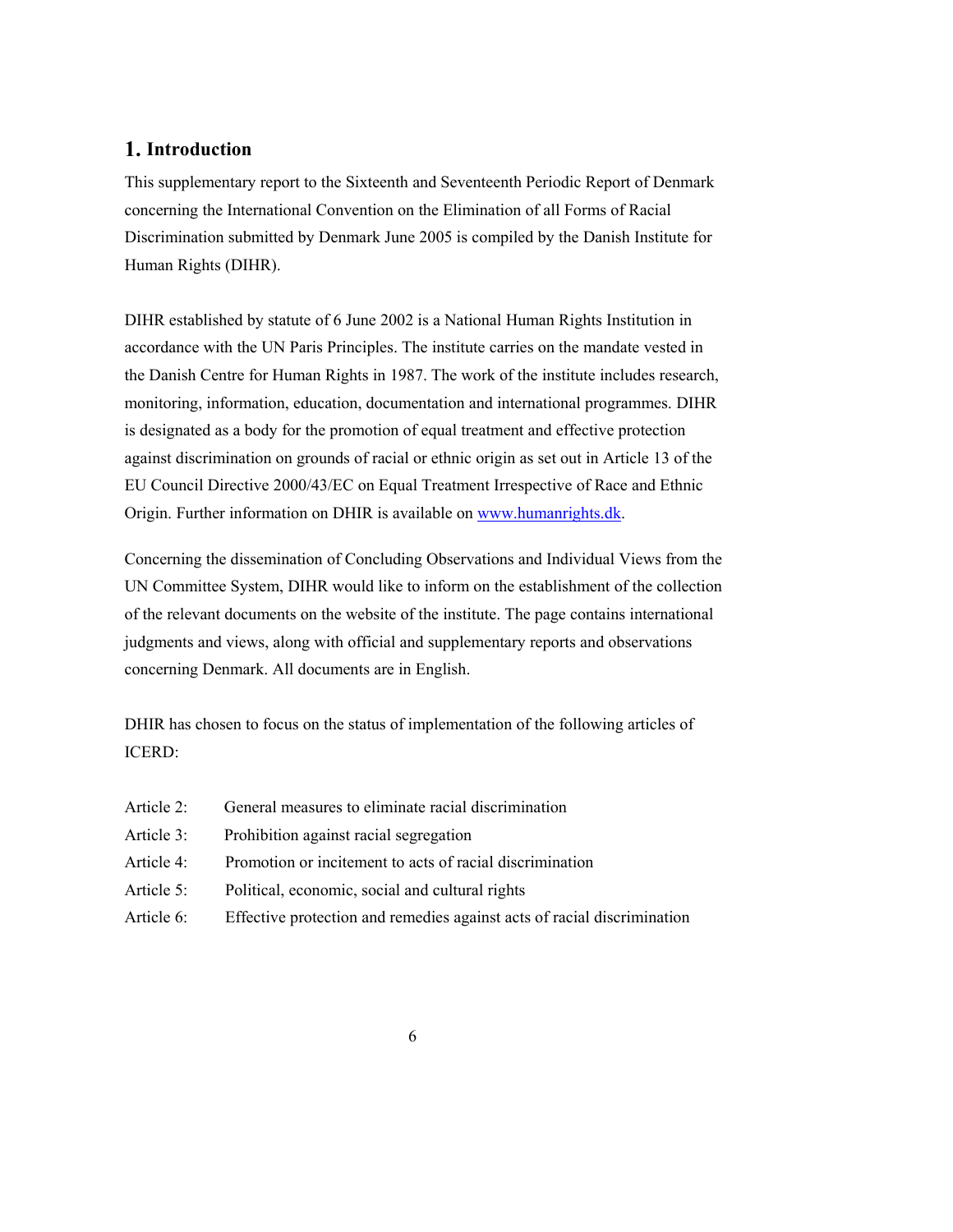## **2. Article 2: General measures to eliminate racial discrimination Incorporation of the convention into national legislation**

The Incorporation Committee (Inkorporeringsudvalget), which was set up by the Ministry of Justice in 1999, completed its Report on Incorporation of Human Rights Conventions into Danish Law in 2001 (Report No.1407/2001). In its report, the Committee recommends the incorporation of ICCPR, ICERD and ICAT into Danish legislation.

The report describes how international conventions are implemented into Danish legislation and what status they have in Danish law. It is emphasized that conventions can be invoked before the Danish courts and other law-applying authorities from the time of entry into force after ratification. Ratified, but non-incorporated conventions are therefore relevant sources for the interpretation of Danish law. As it is pointed out the only incorporated convention, The European Convention on Human Rights (ECHR) is invoked and applied much more often than any of the non-incorporated UN conventions. From 1992 – 2001 only 12 published judgments and decisions related to other human rights conventions than ECHR, while 158 decisions dealt with the ECHR.

The committee concluded, however, that the incorporation of human rights conventions into national legislation will create a statutory basis for the application of conventions and will result in increased attention and greater consciousness about the incorporated conventions.

During a parliamentary debate in spring 2004 the Minister of Justice, Ms. Lene Espersen, commented a proposal put forward by an opposition party.<sup>1</sup> The Minister stated that the present Government has chosen *not* to follow the recommendations made by the committee in report No. 1407, which recommended the incorporation of ICCPR, ICERD, ICAT and thereby making the three conventions part of the domestic legislation.

 $\overline{a}$ <sup>1</sup> The question of incorporation was later debated on the basis of a Proposal for Parliamentary Decision (no. B 134), moved on 25 February 2004 by the opposition, in which incorporation of four UN human rights Conventions, i.e. ICCPR, ICESCR, ICERD and ICAT, was proposed. The proposal was rejected.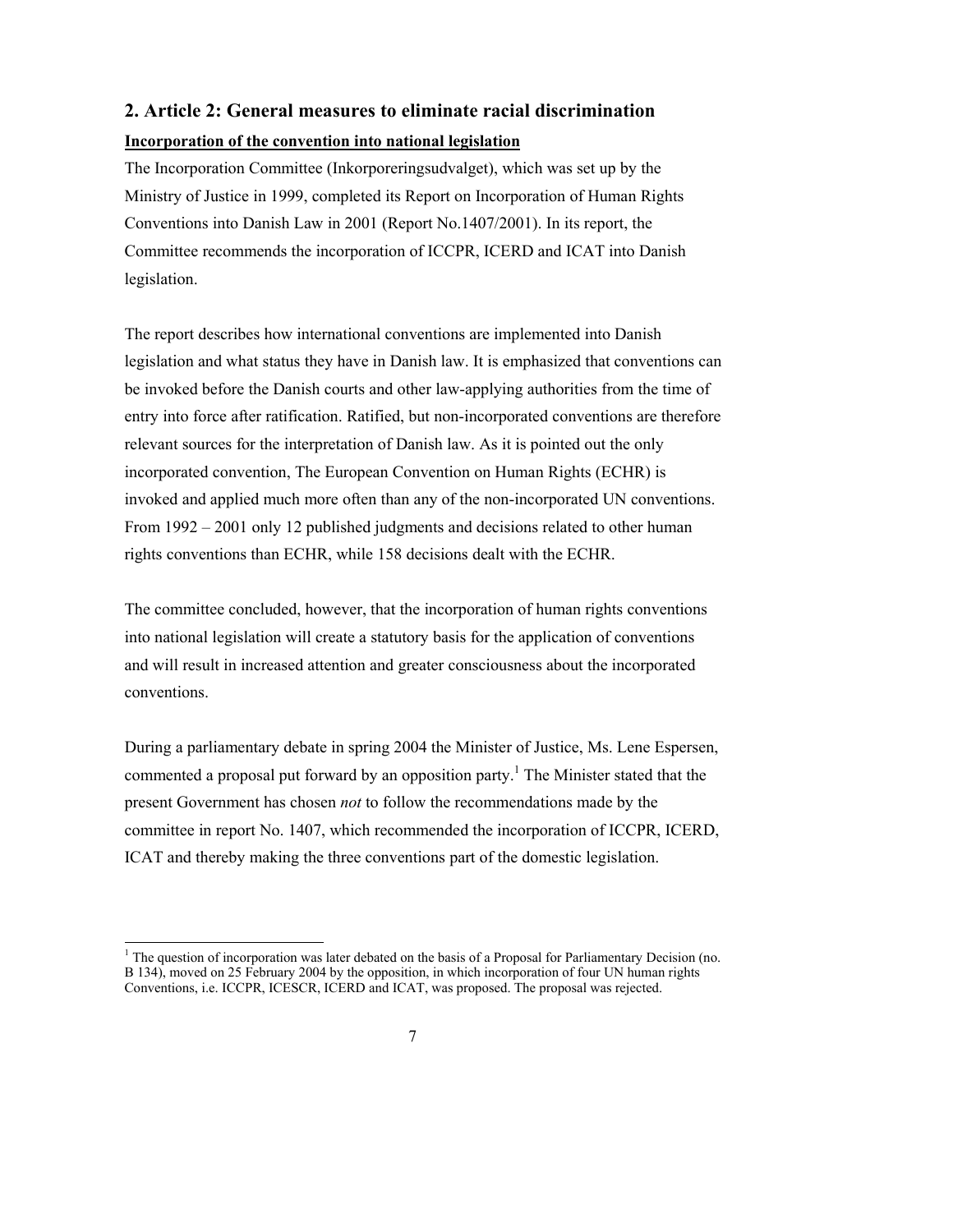According to the parliamentary debates the Government is of the opinion that Denmark is committed to following the Conventions through the ratification and that incorporation consequently is legally needless and could be politically inappropriate.<sup>2</sup>

DHIR was a member of the Incorporation Committee and recommended the incorporation of ICCPR, ICERD and ICAT into Danish law. Unincorporated conventions are relevant sources of law within the Danish Realm, but in practical terms the administration and courts often concentrate their analysis of human rights issues in relation to the ECHR. Although the ECHR contains a non-discrimination clause (Article 14) it is not a general and free-standing prohibition against discrimination. Furthermore, Denmark is hesitant to ratify Protocol No. 12 to  $ECHR<sup>3</sup>$ , which introduces a general and free-standing prohibition against discrimination. Finally, it seems the reluctance also is based on concerns on whether the decisions are legally binding. One argument has been:"<a> committee of experts monitor whether the States Parties to the Covenant comply with it, and this committee of experts expresses opinions that are not legally binding. These opinions are not particularly judicial, neither in their form, nor in their content, whereas the European Court of Human Rights delivers legally binding judgments and decisions."4

Thus, incorporation of ICERD in national legislation will serve two purposes: firstly, it will ensure a more effective protection of individuals against racial discrimination; secondly, an incorporation of the convention will raise a greater awareness among attorneys and the judiciary and presumably lead to an increased applicability of the ICERD in the courts.

<sup>&</sup>lt;sup>2</sup> Declarations of the Government in connection with proposal for a parliamentary decision B134 on incorporation of the UN human rights conventions.

<sup>&</sup>lt;sup>3</sup> One of the Government's arguments was: "The Danish Government is very concerned by the increasing transferral of legislative powers from the national parliaments to international non-legislative bodies which cannot be seen as democratically elected organs. Upon ratification, the European Court of Human Rights would be granted final jurisdiction in matters concerning whether Danish legislation is in compliance with Protocol No. 12. The Protocol grasps very delicate issues such as which criteria the states may use in the distribution of public financial means in areas concerning for instance social affairs. One could argue that such a task is better taken care of by our national parliament than by an international court. Prohibition of Discrimination in the Nordic Countries: The Complicated Fate of Protocol No. 12 to the European Convention on Human Rights, page 107 available at: http://www.humanrights.dk/upload/application/0e60f30e/prot\_12.pdf

Ibid. page 107.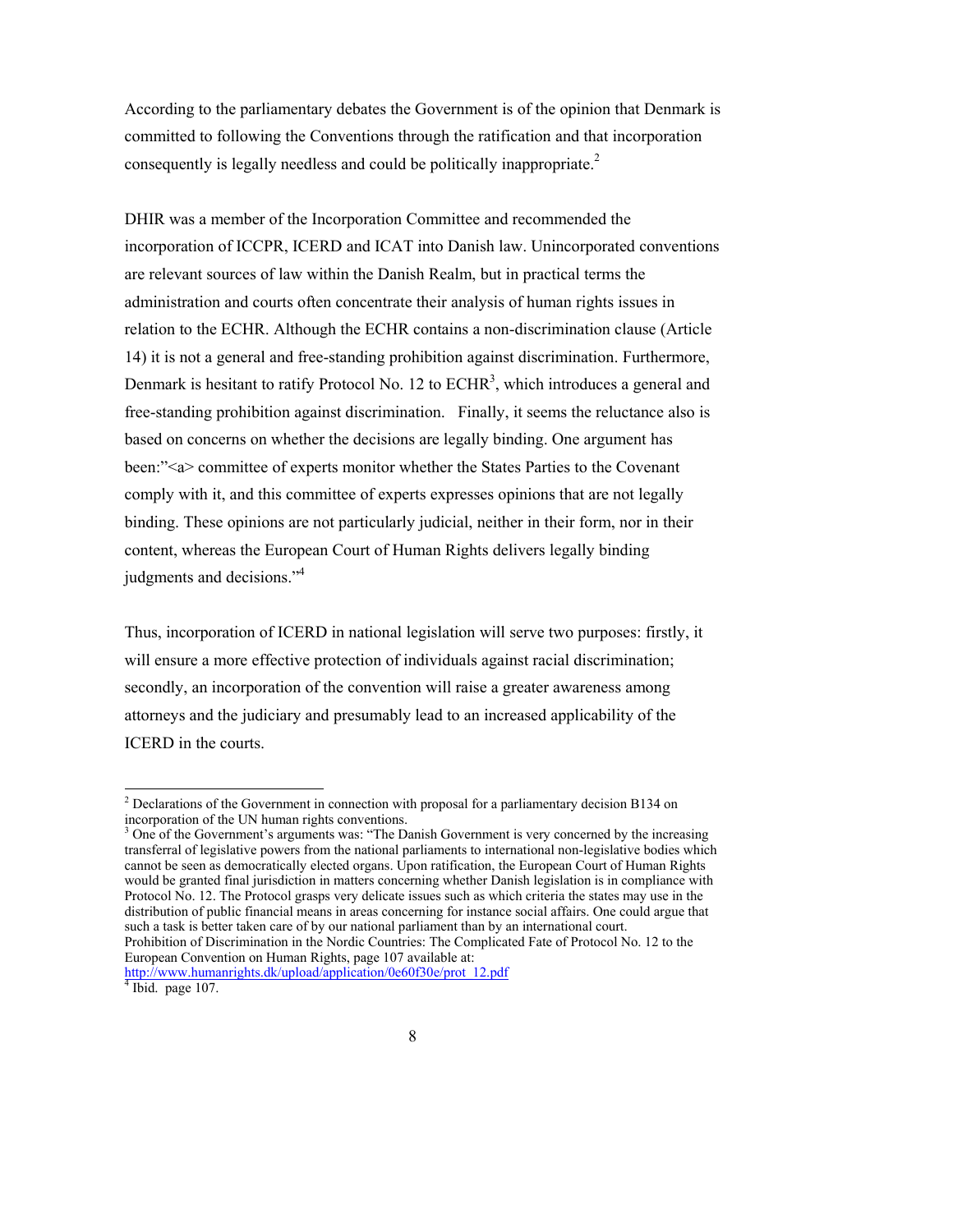A register on invoked and/or applied human rights conventions by Danish courts gives a clear picture of the impact of incorporation. In the period from  $2001 - 2005$ , the ECHR was invoked 139 times in all by Danish courts while in the same period the UN International Convention on the Rights of the Child (ICRC) was invoked twice; the UN International Convention on Elimination of all Forms of Discrimination against Women (ICEDAW) was invoked once; ICERD was invoked twice<sup>5</sup>; ICCPR was invoked four times; ICESCR was invoked once and ICAT was invoked once<sup>6</sup>.

Furthermore, a judgment from the Danish Supreme Court from 5 December 2005, concluded that ILO-conventions cannot be directly applied in a way as to disregard national legislation. 7

**DIHR is concerned** that a lack of incorporation of ICERD limits the application of the convention by the courts and administrative decision making organs. As a consequence, the overall practical implementation and the effective protection of the individual against racial discrimination is weakened. Furthermore, the choice of non-incorporation has a negative impact on the general awareness raising of human rights in Denmark and a counterproductive effect on the promotion of ethnic equality.

#### **Effective Measures**

 $\overline{a}$ 

Several decisions reached by the Danish Courts and administrative bodies indicate that the principles of direct and indirect discrimination are to some extent not fully being applied or being applied incorrectly.

The Danish Supreme Court in January  $2005<sup>8</sup>$  concluded that a company's dismissal of a Muslim woman who wanted to wear a religious scarf at work was justifiable. This was

 $<sup>5</sup>$  Danish Weekly Law Report U 2002 1789 H (Supreme court) and 2003 1428 Ø (High Court)</sup> <sup>6</sup> *Oversigt over trykte afgørelser afsagt af danske domstole, hvor internationale konventioner om menneskerettigheder er blevet påberåbt eller anvendt*.(2005) Opdatering af bilag 1 til betænkning 1407, 2001. (perioden fra og med U*f*R hæfte 26/2001 til og med 15/8 2005) Af Kristina Ravn, Afdeling for Retslære, Aarhus Universitet. Page 120-121. See Annex 1 to this report.

 $^7$  Danish Weekly Law Report U.2006.770H: "Hertil kommer, at ILO-konventionerne som anført af landsretten ikke er direkte anvendelige i dansk ret i den forstand, at de kunne føre til tilsidesættelse af aktivlovens bestemmelser om aktivering."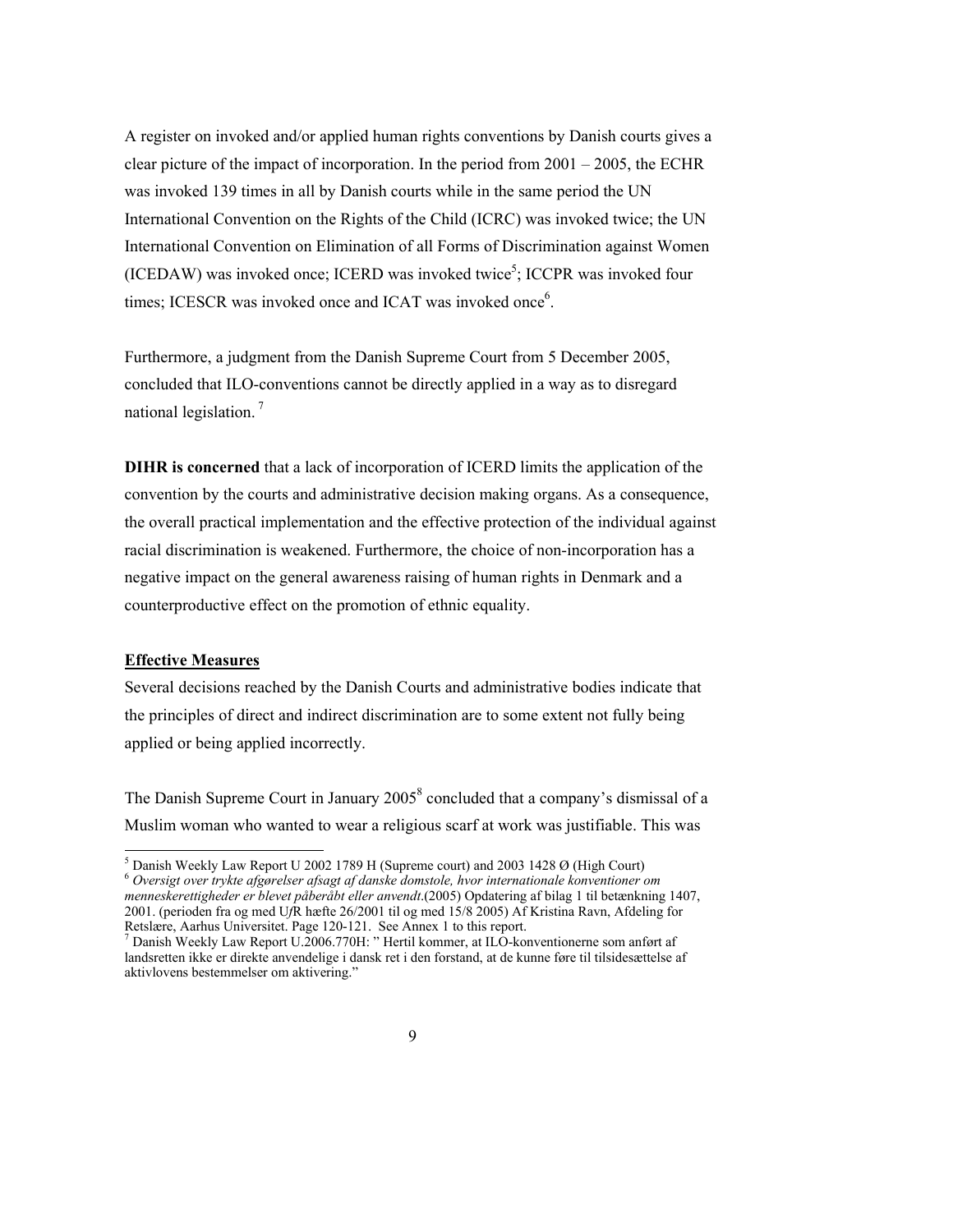based on the conclusion that the statement that the company wished to represent itself to its customers as a non religious and political neutral company was justifiable, under the proportionality test of the Danish Act on the Prohibition against Differential Treatment on the Labour Market etc. The company argued that the wish to represent itself to its costumers as a non religious and politically neutral company was motivated mainly by the need not to provoke costumers who might take offence of employees explicitly expressing their religious belief. The court did not assess whether the wearing of religious scarf did indeed provoke the customers, but accepted this general motivation for limiting the use of religious symbols as justifiable.

From DIHR's point of view, this application of the proportionality test for indirect discrimination and the conclusion reached both under the Danish Act and under EC-law is questionable, and indicate a tendency to accept a general reasoning for the justifiability of indirect discrimination. This seems not to be in accordance with the Danish Act which requires the employer to pursue a real objective aim. The aim pursued has to be reasoned and legitimate, and the means invoked have to be suitable and necessary to reach the aim pursued. It is questionable whether the Supreme Court's decision meets the requirements of the test.

In another decision by the Copenhagen City Court on 29 November  $2005$ ,  $\frac{9}{2}$  the court concluded that a polytechnic school did not violate the prohibition against direct discrimination on the grounds of race or ethnic origin. The case involved a teacher at the school, who had made a written note that a company seeking trainees did not want pupils of "non Danish ethnic origin". The court found that this note did not indicate that the teacher had been willing to fulfil discriminatory demands made by the specific company or other employers.

9 U.2005.1265H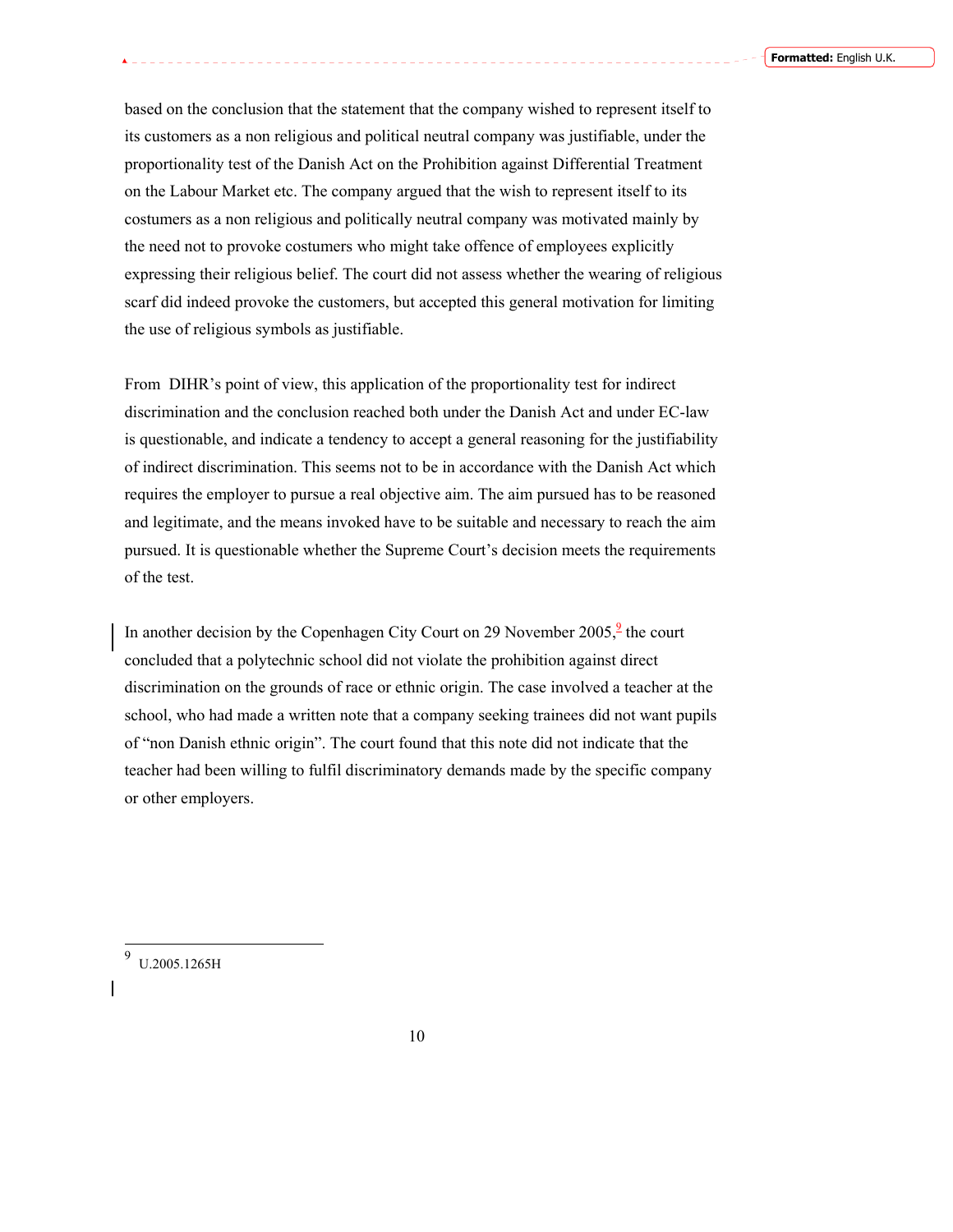It follows from the decision that the court has stressed that the note was written as a result of the teacher's awareness that there had been incidents earlier, where pupils who had been trainees with this particular employer had suffered from problems due to their ethnic origin. In the court's reasoning, it is unclear whether the court has included this information as a basis to not find a specific instance of discrimination, and therefore based its decision on the fact that the teacher wanted to "protect" the pupil against discriminatory violations. If this is the case, this reasoning would not be in compliance with the prohibition against discrimination in the Act on Ethnic Equal Treatment, where "motive" is irrelevant.

Other decisions indicate that inter alia administrative bodies are not fully aware of the concepts of direct and indirect discrimination when handling and deciding cases, for instance within social legislation.

In a decision reached by the Complaints Committee for Ethnic Equal Treatment the Committee concluded that a municipality's rejection of testing the working capabilities of a woman of Turkish ethnic origin amounted to indirect discrimination on the grounds of ethnic origin. $10$ 

The municipality found that the woman's language skills in Danish were insufficient to enable a thorough testing of her capability to work following an industrial injury. The municipality concluded that the woman needed to follow a Danish language course for 1,5 years. The Committee found that such a requirement did not meet the proportionality test in the Act on Ethnic Equal Treatment, and therefore amounted to indirect discrimination. In this case neither the municipality nor the Social Complaints Board assessing an appeal made by the woman identified, included or assessed the question of indirect discrimination on the grounds of ethnic origin.<sup>11</sup>

**DIHR is concerned** that Danish judges, lawyers and other staff in administrative decision making organs are not sufficiently empowered to meet the challenge of assessing cases on indirect discrimination. The assessments made in recent cases show a

 $\overline{a}$ 

 $10$  Decision of 5 December 2005 (710.16)

 $11$  Also refer to Chapter 3, on this issue.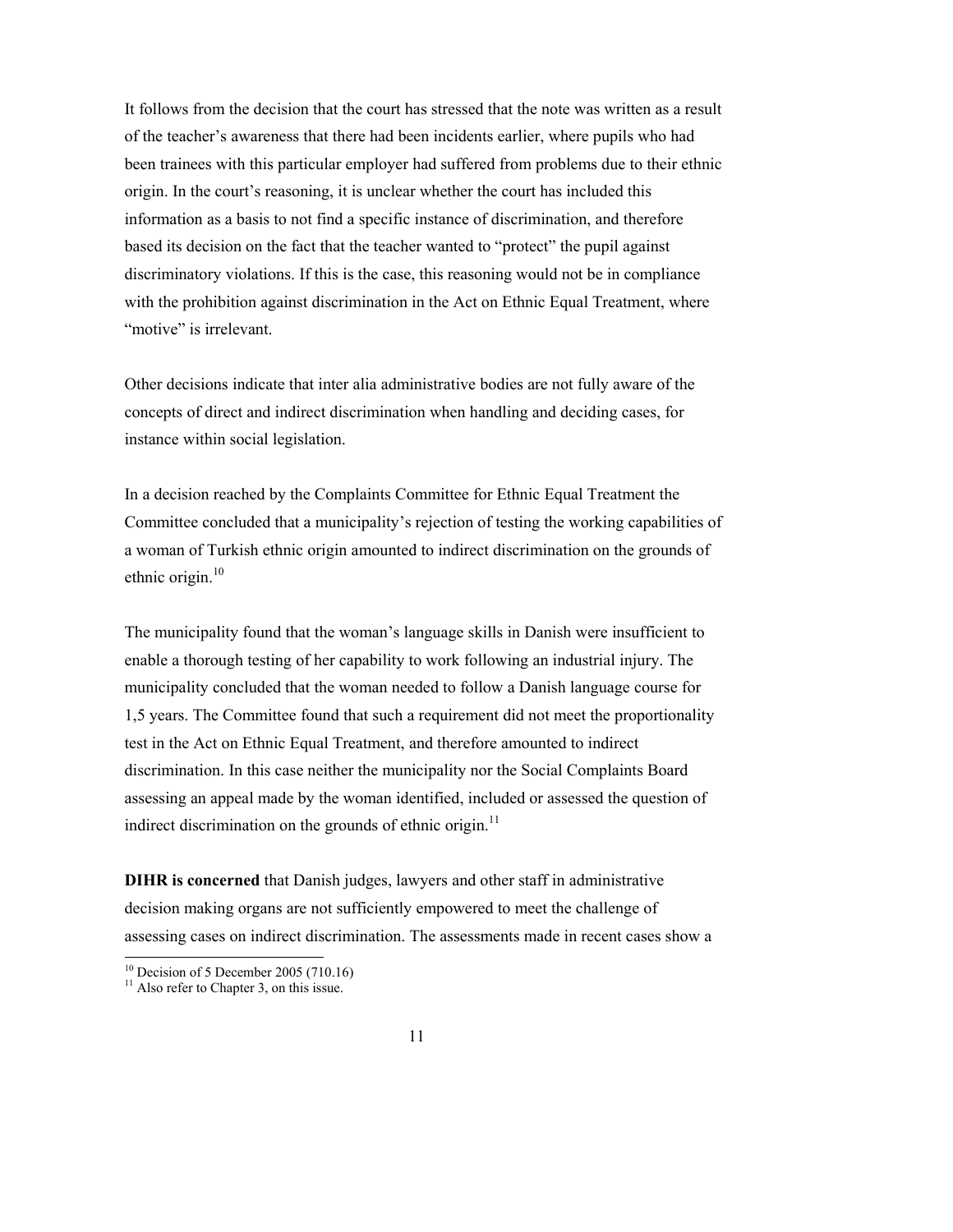tendency of stressing and accepting a majority perspective vis-à-vis ethnic minorities, to the detriment of the active participation of persons with another ethnic background than Danish in the labour market.

#### **Initial follow-up of Communication No. 34/2004**

The Communication No. 34/2004 of 15 March 2006 submitted by Mohammed Hassan Gelle against Denmark, resulted in the committee finding that the facts before it disclosed violations of article 2, paragraph 1 (d), article 4 and article 6 of the Convention, since Denmark had failed to carry out an effective investigation. Regarding the initial follow up on the opinion, the decision has been received with quite some scepticism. The Minister of Justice expressed her surprise by the opinion, since the remarks in question were made in a public letter to the editor in a daily newspaper, hence the content of the letter was not to debate and it was only a matter of an assessment of the legality of the remarks by the police and the Regional Public Prosecutor. Therefore, in her opinion, there was no reason for the police to make further investigation $12$ .

## **3. Article 3: Prohibition against racial segregation**

In December 2005 the Complaints Committee for Ethnic Equal Treatment concluded that a municipality had subjected a pupil of Roma origin to direct discrimination on the ground of ethnic origin, as the municipality had placed the pupil in a special class for pupils who did not attend school regularly, and therefore had a high level of absence. During the investigation the committee concluded that the pupil had been placed in the class because of her Roma origin, inter alia as it was not documented that her level of absence had a level that justified the placement.<sup>13</sup> The Complaints Committee further conducted a general investigation of the municipality's establishing of special classes for pupils with a high level of absence, as these classes were shown only to have pupils of Roma origin attending. Before the committee initiated its investigation, The State County Prefect for Copenhagen County in a decision dated the 13 September 2004 inter alia concluded that the municipality's establishing and running of these classes did not constitute discrimination. The committee concluded in its decision<sup>14</sup> that the classes in

 $\overline{a}$ <sup>12</sup> Newspaper article: Jyllandsposten 25 March 2006, "Racismeanklage: Minister undrer sig over FN".

<sup>&</sup>lt;sup>13</sup> Decision of 5 December 2005 (730.7)<sup>14</sup> Decision of 5 December 2005 (780.10)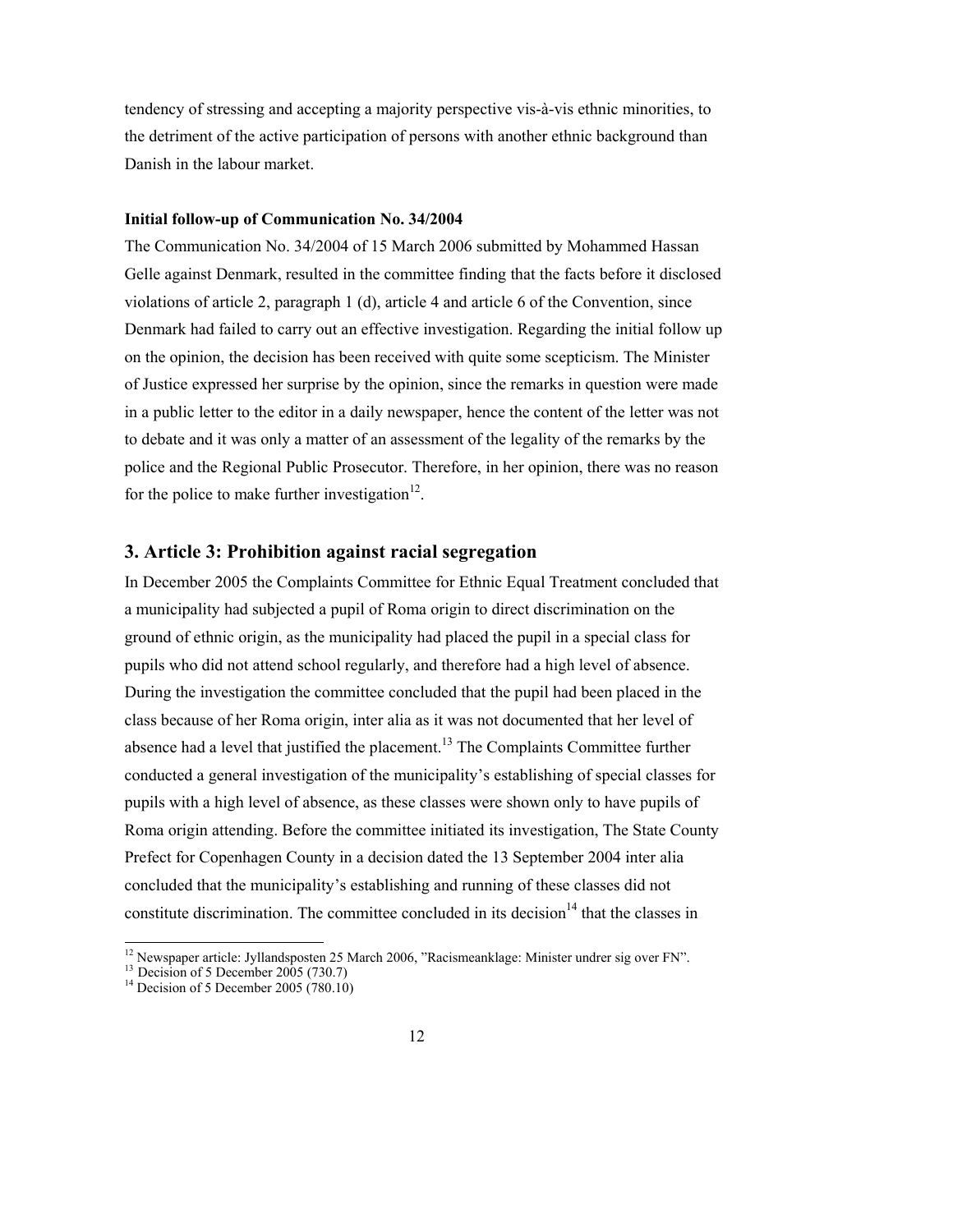general constituted indirect discrimination on the grounds of ethnic origin. The State County Prefect did not assess whether indirect discrimination did occur and whether it could be justified.

The classes have now been given up by the municipality.

#### **4. Article 4: Promotion or incitement to acts of racial discrimination**

In Paragraph 10 of its concluding observations concerning Denmark's fifteenth periodic report (CERD/C/60/Misc.33/Rev.4), the Committee expressed awareness of an increase in hate speech in Denmark. As the following examples will indicate, there is still reason to express concern as to this development in Denmark with regard to promotion and incitement to acts of racial discrimination.

The Danish Security Intelligence Service, reported to a Danish newspaper, *Kristeligt Dagblad<sup>15</sup>* that the number of incidents regarding racially motivated harassment, vandalism and violence has increased from 23 cases in 2004 to 48 cases in 2005.

According to the annual statistics of the National Commissioner of Police, 27 cases of violation of the Criminal Code section 266b and 266c (hate speech) were reported in 2004, among which charges were initiated in 15 cases. In 2005 (1 January - September 2005), 41 cases of violations of the Criminal Code 266b and 266c were reported. In 15 cases a charge was initiated $16$ .

In several recent high profile cases, however, the Public Prosecutor has refused to initiate court proceedings deeming the complaints as unfounded. One case covers the mainstream Danish newspaper, *Jyllands Posten's* twelve cartoons of the Muslim prophet Mohammed printed on 30 September 2005. According to *Jyllands Posten*, the aim was to raise debate about a growing self-censorship in Denmark and abroad, which, according to the newspaper, threatens the freedom of expression. The publication of the drawings was perceived offensive by the Danish Muslim community and has occasioned response, not

 $\overline{a}$ 

<sup>&</sup>lt;sup>15</sup> Kristeligt Dagblad *Flere tilfælde af racistisk chikane*, Ritzau, 6 September 2005<br><sup>16</sup> The statistics were provided by the Danish Police Commissioners office in a letter to DIHR on 10 November 2005.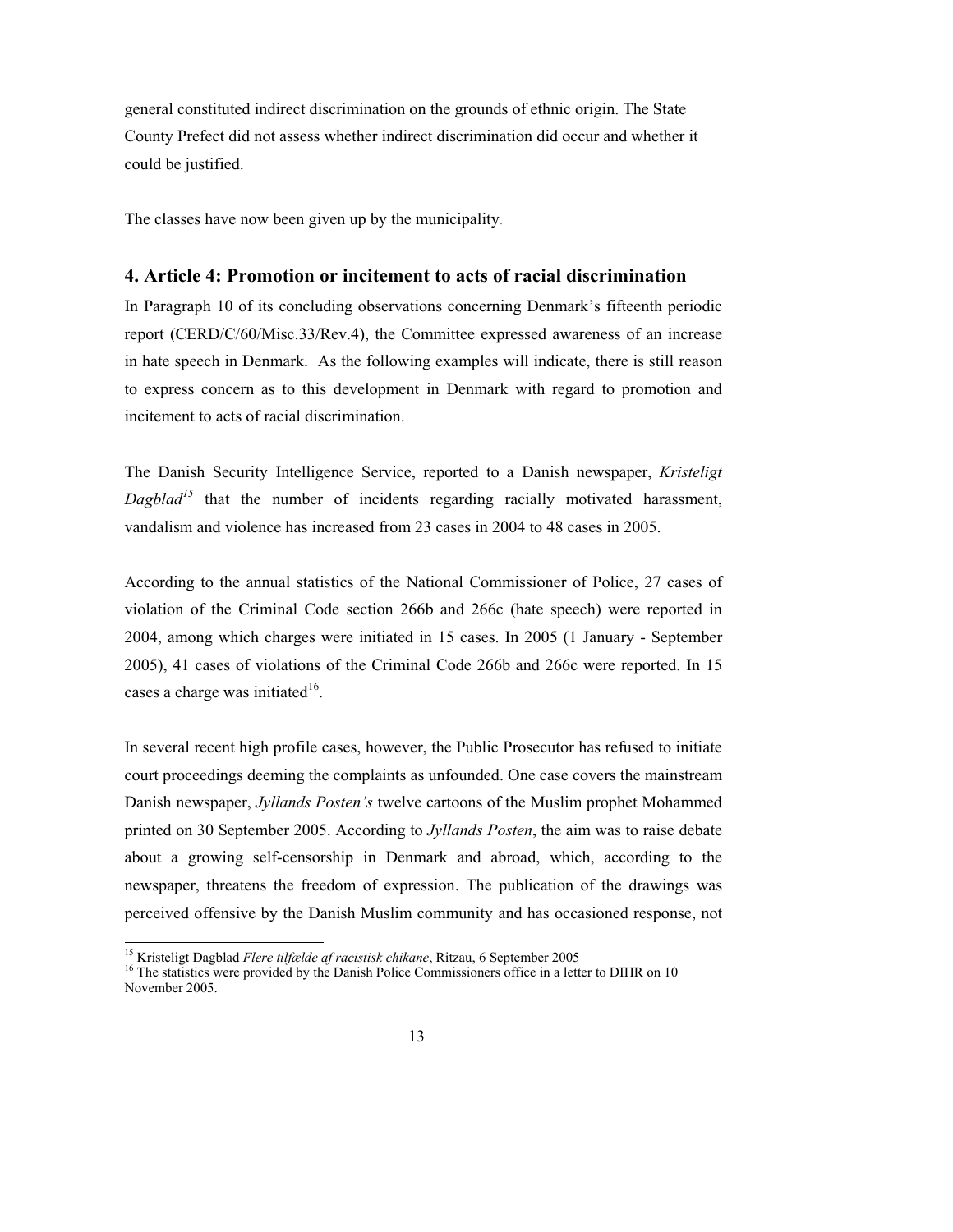only in Denmark among Muslims but also in the rest of the world. The newspaper was reported to the district attorney for having violated provisions in the Criminal Code 266b regarding hate speech and provision 140 regarding blasphemy. However, the Director of Public Prosecutions concluded on 15 March 2006 that there was no basis for instituting criminal proceedings and therefore rejected the complaints<sup>17</sup>. The rationale in relation to the prohibition against hate speech being that

*"The text section of the article does not refer to Muslims in general, but mentions expressly "some" Muslims, i.e. Muslims who reject the modern, secular society and demand a special position in relation to their own religious feelings. The latter group of people must be considered to be comprised by the expression "a group of people" as mentioned in section 266 b, but the text in the article cannot be considered to be scornful or degrading towards this group – even if seen in the context of the drawings. (…) [A]ccording to the heading, the drawings in the article depict Mohammed. The drawings that must be assumed to be pictures of Mohammed depict a religious figure, and none of them can be considered to be meant to refer to Muslims in general. Furthermore, there is no basis for assuming that the intention of drawing 2 [The face of a grim-looking bearded man with a turban shaped like an ignited bomb] was to depict Muslims in general as perpetrators of violence or even as terrorists. The drawings depicting persons other than Mohammed do not contain any general references to Muslims. Furthermore, the depiction of Muslims in these drawings is not scornful or degrading. Not even when the drawings are seen together with the text section of the article is there any basis to assume that the drawings make statements referring to Muslims in general. Accordingly, the Director of Public Prosecutions does not find that in the case of the article "The Face of Mohammed" there has been any violation of section 266 b of the Danish Criminal Code. Based on this the Director of Public Prosecutions also concurs in the decision to discontinue the investigation with regard to violation of section 266 b of the Danish Criminal Code."18*

Another case rejected by the Public Prosecutor as unsubstantiated, was a case concerning the personal website of a member of Parliament, where very derogatory remarks regarding Muslims and Islam was put forward. The MP in question excused herself by proclaiming that it was not she who had written the articles, but her webmaster. Among the articles, which were subsequently removed from the website, one could read that the MP believed that young misled Muslim men thought it to be their right to rape Danish

 $\overline{a}$ 

<sup>&</sup>lt;sup>17</sup> Decision on possible proceedings in the case of Jyllands-Posten's article "The face of Mohammed" available at: http://www.rigsadvokaten.dk

<sup>&</sup>lt;sup>18</sup> Extract from the English version of the Decision on Possible criminal proceedings in the case of Jyllands-Posten's Article "The Face of Muhammed", page 9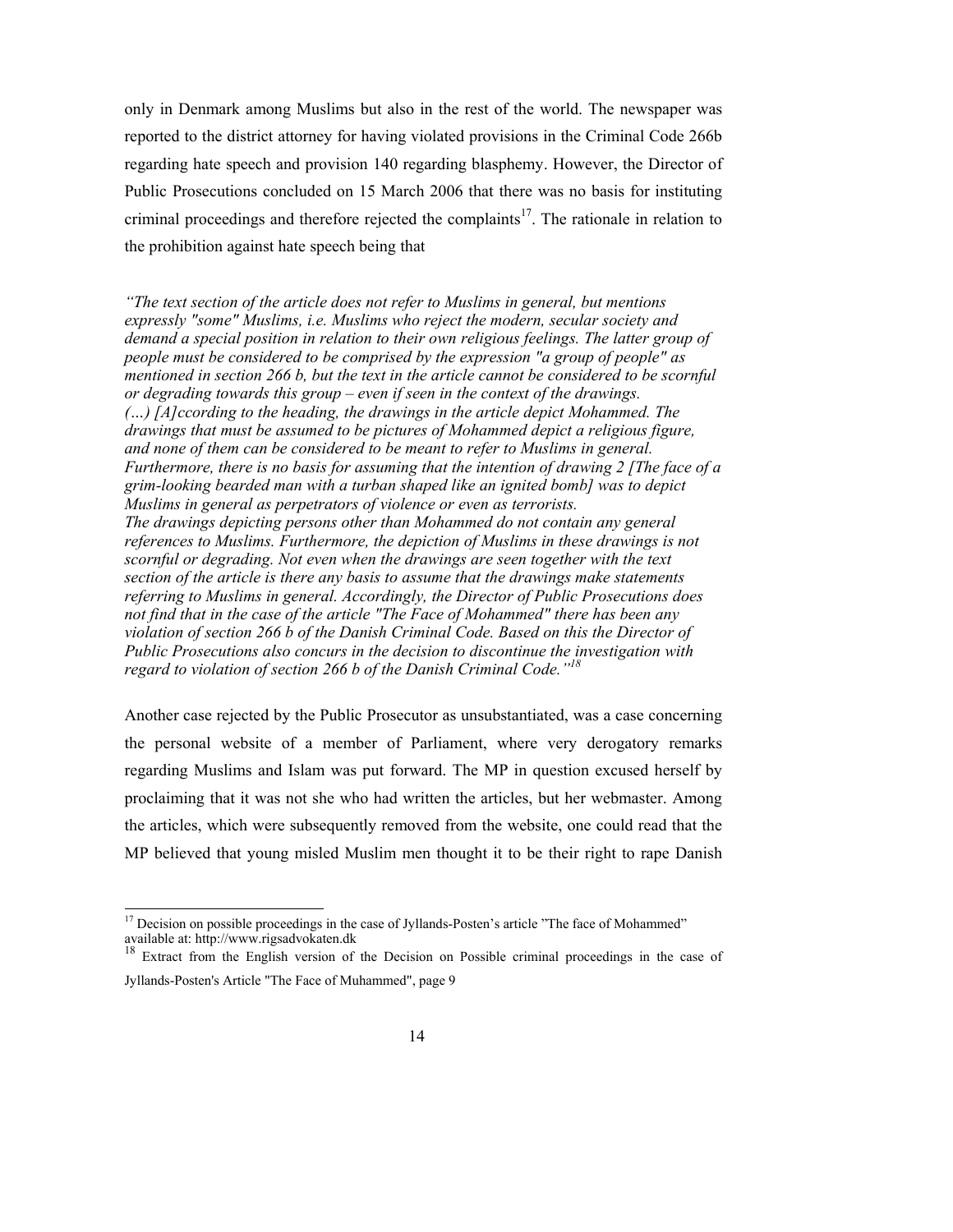women and beat Danish citizens for food. Furthermore, the author compared Muslims with cancer cells that could be cured either by laser or by discarding operations<sup>19</sup>.

**DIHR is concerned** by the continuous increase in race motivated crimes. Moreover, the requirements set up for accepting complaints to be reviewed by the courts, may constitute an impediment to the access to an effective remedy in cases on race discrimination.

#### **5. Article 5: Political, economic, social and cultural rights**

#### **Article 5 (c) Political representation of ethnic minorities at local government level**

In Denmark, all citizens (nationals as well as non-nationals) who have lived legally in the country for three years have the right to participate in municipal elections. Citizens from EU Member States and the Nordic countries have the right to participate already from the first day of stay in the country. Prerequisite to vote at national elections or to become a member of Parliament is Danish nationality.

From 1 January 2007, as a result of reforms in the municipal and regional government structures and tasks, the number of municipalities is reduced from 271 to 98. This reduction was already reflected at the last municipal elections that took place in November 2005. Municipal and regional elections take place every four years.

The Danish newspaper, Jyllands Posten, in February  $2006<sup>20</sup>$  carried out a survey to map the composition (gender, ethnic origin, education and occupation) of the 2522 members of the new 98 municipalities. The survey showed that only 1,8 percent of the total number of politicians in the new municipalities had an ethnic minority or non-western $21$ background, while this group of persons comprise 6 percent of the total population. The survey concludes that the ethnic minorities are underrepresented by a ratio of 1:3.

Ethnic minorities' participation and representation in Danish politics and Danish political institutions has, in recent years, become a subject of research for universities in

<sup>&</sup>lt;sup>19</sup> www.dr.dk/Nyheder/Politik Frevert meldt til politiet 30 September 2005

<sup>&</sup>lt;sup>20</sup> Jyllands-Posten. Section 1. "Kun få indvandrer i nye byråd" by Henrik Vinther Olesen and Axel Pihl-Andersen. Monday 13 February 2006.

<sup>&</sup>lt;sup>21</sup> The term non-western is used by the journalists to indicate persons originating from countries outside of Europe, North America, Australia and New Zealand.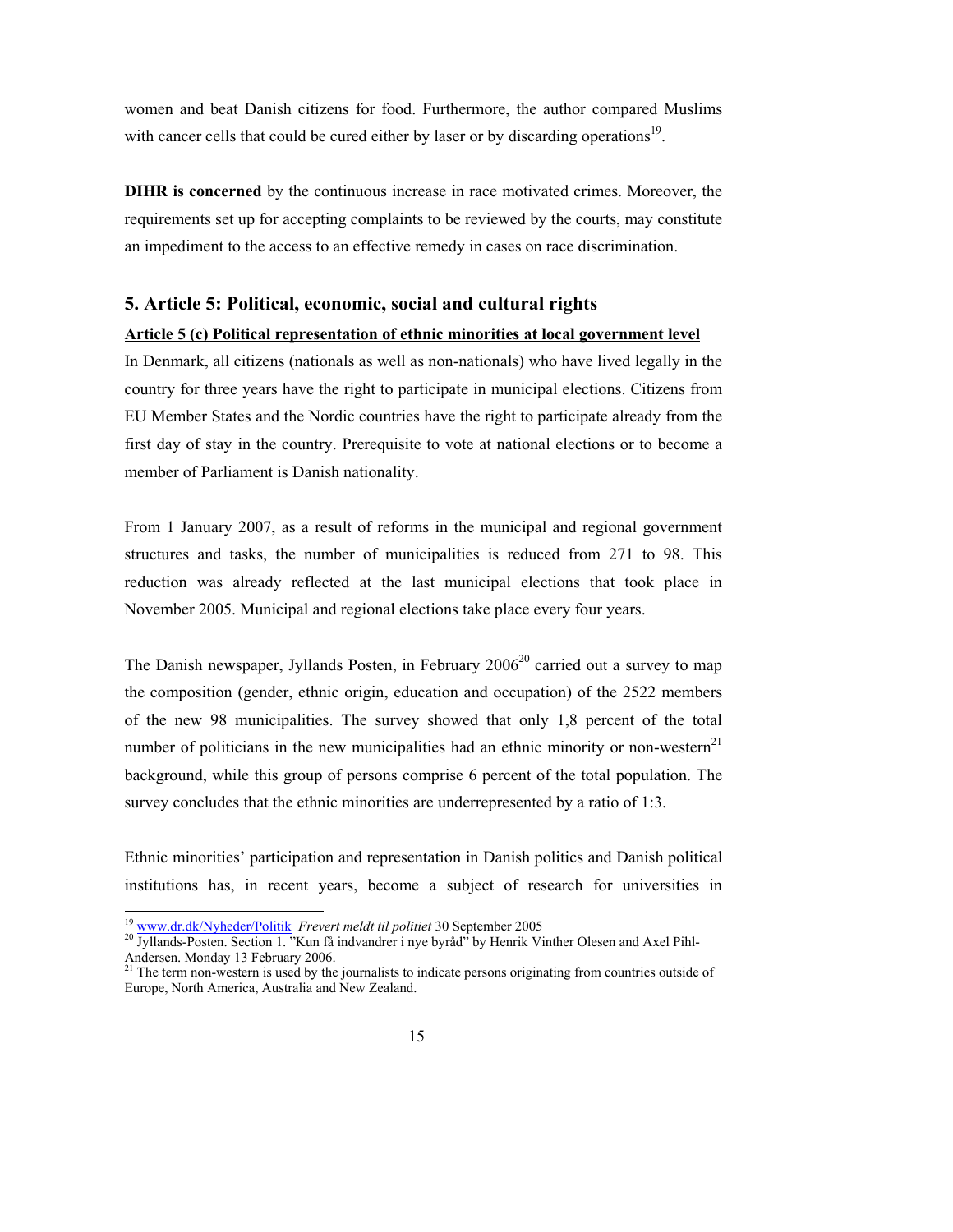Denmark<sup>22</sup>. The research has in particular focused on power relations between the majority and minorities. Research points out that while the ethnic minorities participate actively in the municipal elections, there is a clear under representation of this group in the local municipal councils.

The research suggests several reasons for the under representation of ethnic minorities: The length of residence in Denmark, lack of network, lack of knowledge of the political system and contact to Danish political organisations and lastly because of unemployment. Apart from the given reasons, the research also identifies ethnic minorities' lack of identification and feeling of affiliation to Denmark (sense of belonging), perceived discrimination and institutional barriers as other main grounds for ethnic minorities' under representation. Furthermore, some researchers point out that the reduction of the number of municipalities from 271 to 98 has in general a negative impact on the participation and representation of marginal groups in the society, among whom the ethnic minorities are to be found.

**DIHR is concerned** that the low representation of persons belonging to ethnic minorities may have a negative impact on the overall active political participation in the Danish society, especially on the municipal level, of persons with another ethnic background than Danish.

#### **Article 5(d) (iii) The right to nationality**

l

#### **The Act on Danish nationality (Act No. 252 of 27 May 1950)**

New rules on naturalisation were introduced in a circular, No. 55 of 12 June 2002. As a new condition for naturalisation, the applicants must sign a declaration on faithfulness and loyalty to Denmark. The residence requirements were increased by two years (nine years for aliens with no special status, eight years for refugees and stateless persons and from six to eight years for spouses of nationals – depending on the length of their marriage). The rules on conduct were strengthened, i.e. a sentence to imprisonment between one and two years implied a waiting period of eighteen years, and a sentence of more than two years excluded naturalisation forever. Also overdue debt to the state

 $^{22}$  In particular Professor Lise Togeby and researcher Birthe Siim's reaserch in the field can be mentioned.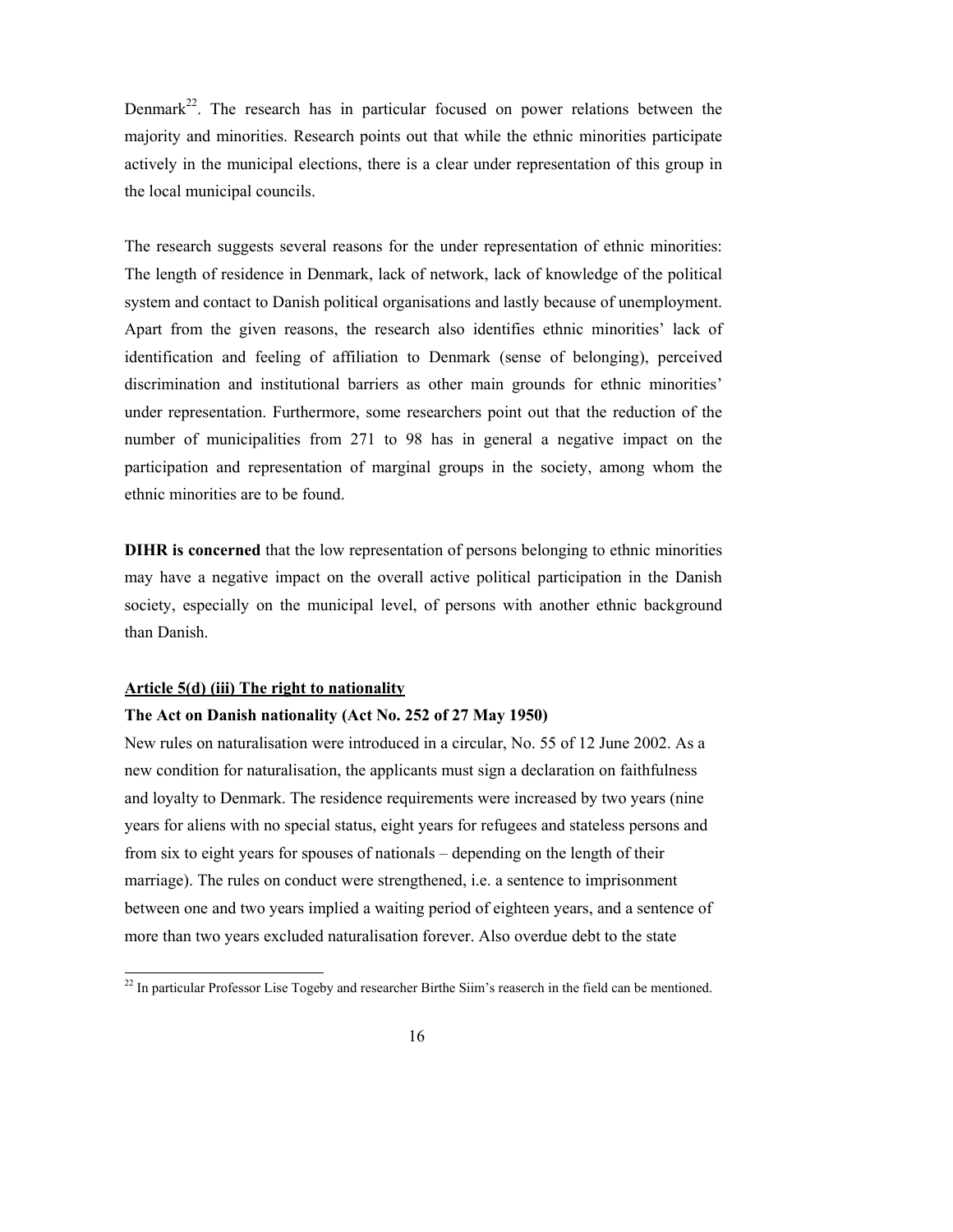precludes naturalisation. Lastly, an examination certificate was required as documentation of the applicants' knowledge of the Danish language, society, culture and history, and furthermore, the former exception for persons over the age of 65 was repealed.

By Act No. 311 of 5 May 2004, the Nationality Act's section 3 was changed. Since then, only second-generation immigrant descendants from the Nordic countries have a right to nationality by declaration. The ground given for the amendment was that the actual composition of the Danish population no longer affords the necessary certainty as to the requisite integration of persons from non-Nordic countries falling under the declaration rule (sect. 3). The former article 3 aimed at fulfilment of Denmark's obligations resulting from the UN Convention of 30 August 1961 on the Reduction of Statelessness as to persons born in the realm without a nationality; after its limitation persons covered by the 1961 Convention will be included in a bill on naturalisation. In the institute's opinion this right to nationality should explicitly be stated in the Act on nationality in order to secure an effective implementation of the principle that statelessness must be avoided or reduced.

Other persons (second and third generation of immigrant origin) who had so far been comprised by the declaration-rule are now treated in accordance with the normal rules for naturalisation. In the institute's opinion this change runs counter to the European Convention on Nationality's article  $6(4)$  (e) and (f) requiring that states shall facilitate the acquisition of nationality for persons who are born in, or as children have moved to, their territory and reside there lawfully and habitually.

Another change was a new provision (sect. 8 B) on deprivation of nationality due to certain crimes against the state included in the Criminal Code's Parts 12 and 13. On 8 December 2005, a new agreement on naturalisation was concluded. It entered into force 12 December 2005 and has been transformed to a new circular on naturalisation, No. 9 of 12 January 2006. It stipulates that applicants for nationality must declare that they have not committed any crimes dealt with in the Criminal Code's Parts 12 and 13 (sect. 19 (1)). The rules on conduct have been further strengthened, i.e. a sentence to a term of imprisonment of more than 60 days for violations of the Criminal Code's Parts 12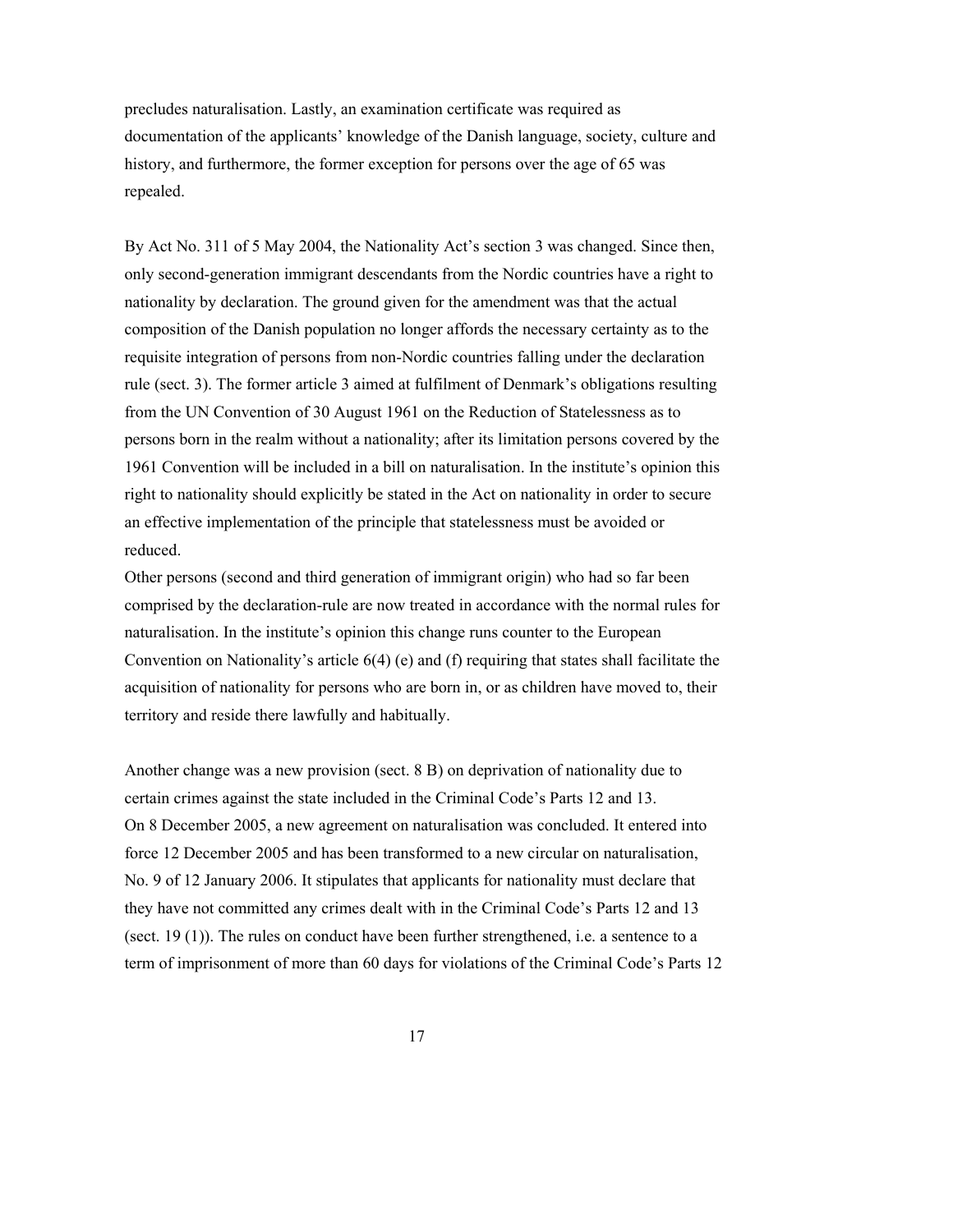and 13, as well as a sentence to a term of imprisonment of more than eighteen months, now exclude naturalisation forever (sect. 19(2)). (There are other intensifications, i.e. any fine for violation of the Criminal Act's chapters 12 and 13 incur a waiting period of 6 years.)

As a new condition, the applicants must be self-supporting in the sense that they must not have received social benefits according to the social assistance law or the integration law for more than one out of the last five years (sect. 23). Another novelty is a nationality test by which the applicants shall demonstrate their knowledge of Danish culture, history and society (28 out of 40 questions shall be answered correctly); the test will be made on the basis of a textbook. In addition, the Danish language skill requirements have been raised considerably from "Test in Danish 2" to Test in Danish 3".

While the target group of Danish Education 2 are persons with relatively short term school attendance, the target group of Danish Education 3 are persons with an average or long term school attendance, i.e. a vocational education, upper-secondary school or a long term higher education. The language schools have reported that on a national basis only around 25-30 per cent of all participants are referred to Danish Education 3. Exemption from the new language requirements is possible only under very special circumstances, such as documented very severe physical or psychological disease resulting in the applicant not being able to fulfil the language requirements.

The Ministry of Integration is presumed to submit the cases for exemption to the Parliamentary Committee on Nationality where the applicant has a severe physical handicap (such as mongolism), is brain-injured, blind or deaf, or has severe psychological diseases such as (paranoid) schizophrenia, a psychosis or a severe depression. A note to the exemption rule adds that the Ministry is presumed to refuse applications for exemption from persons suffering from PTSD (Posttraumatic stress disorder) – 'even if the condition is chronic and this is documented by a medical declaration'.

The new agreement will prevent many foreigners from acquiring Danish nationality, and it seems to runs counter to the CERD General Recommendation No. 30, section IV and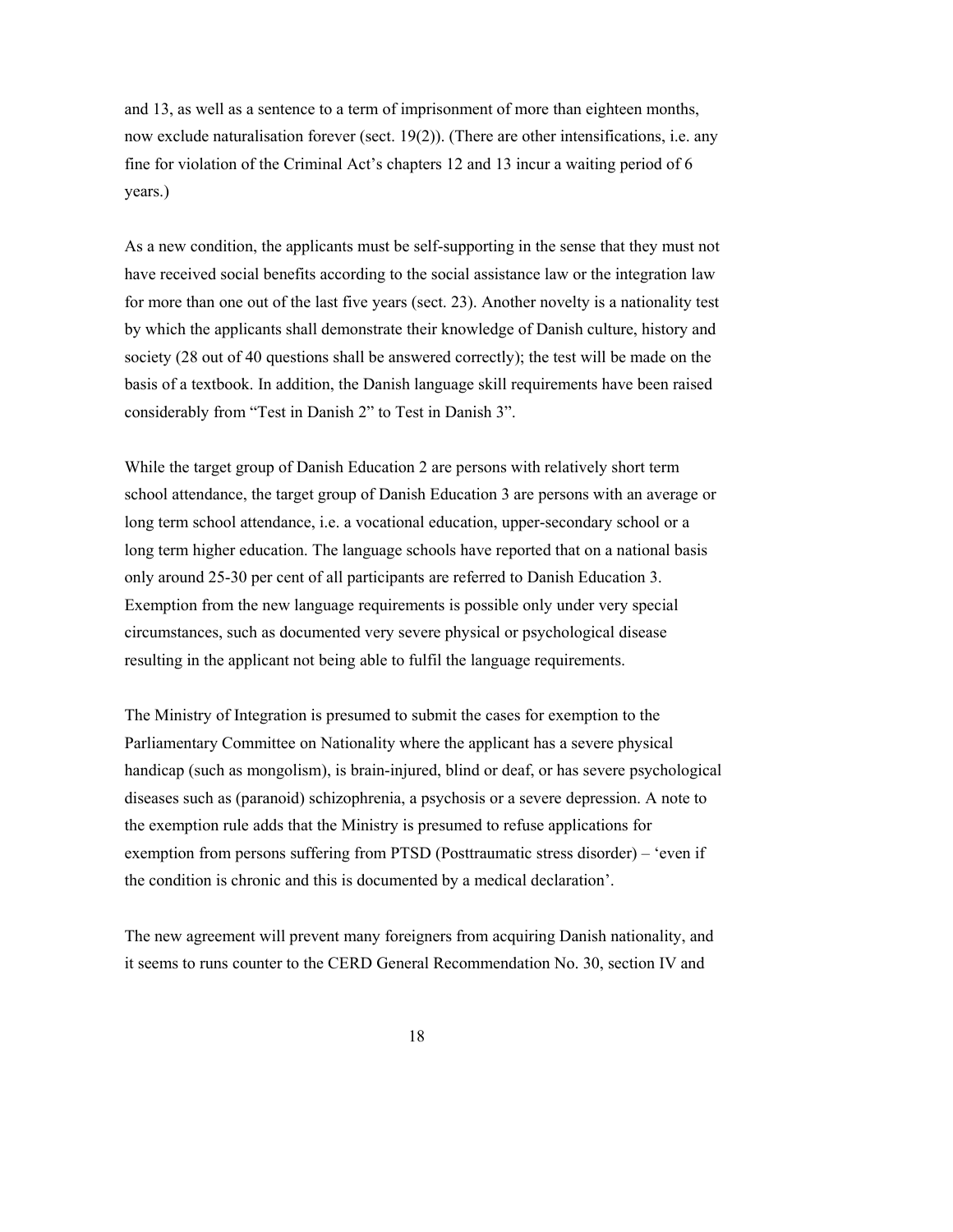the CoE recommendation 1500 (2001) (urging states to review their nationality legislation with a view to make it more flexible and adequate to the needs of immigrants and foreign residents, giving particular attention to the criteria for granting citizenship).

The new rules may constitute a specific problem for stateless persons and refugees whose naturalisation should be facilitated according to the UN Conventions from 1951 and 1954. Especially severely traumatised persons with chronic PTSD will not be able to fulfil the new language requirements as they are lacking the ability to learn a new language and many will not be able to hold a job; to exclude them from seeking exemption seems discriminatory. The agreement has therefore given rise to severe criticism from different organisations and institutions, language-teachers, doctors and private persons. In April 2006 some politicians among the agreement parties ventilated a proposal to change the specific rule for persons suffering from PTSD, but so far it stands.

**The DIHR is concerned** that the new nationality acquiring regulations will have far reaching consequences for residing ethnic minorities and their opportunity to acquire Danish nationality, and give rise to questioning whether Danish legislation in this field is in compliance with international standards, especially the prohibition against discrimination.

#### **Article 5 (d) (iv) The right to marriage and choice of spouse**

The Immigration Act was amended in 2002 with the aim of reducing the number of family reunifications in Denmark, promoting integration of ethnic minorities in Denmark and reducing the number of forced marriages.

The Immigration Act sets up an elaborate list of requirements for family reunification in Denmark. Couples wishing to obtain family reunification in Denmark must *inter alia* be over 24 years of age and have stronger aggregate ties to Denmark than to any other country. When the person residing in Denmark has had Danish citizenship for 28 years or has resided in Denmark for 28 years without significant interruptions, the couple is suspended from fulfilling the aggregate-ties requirement.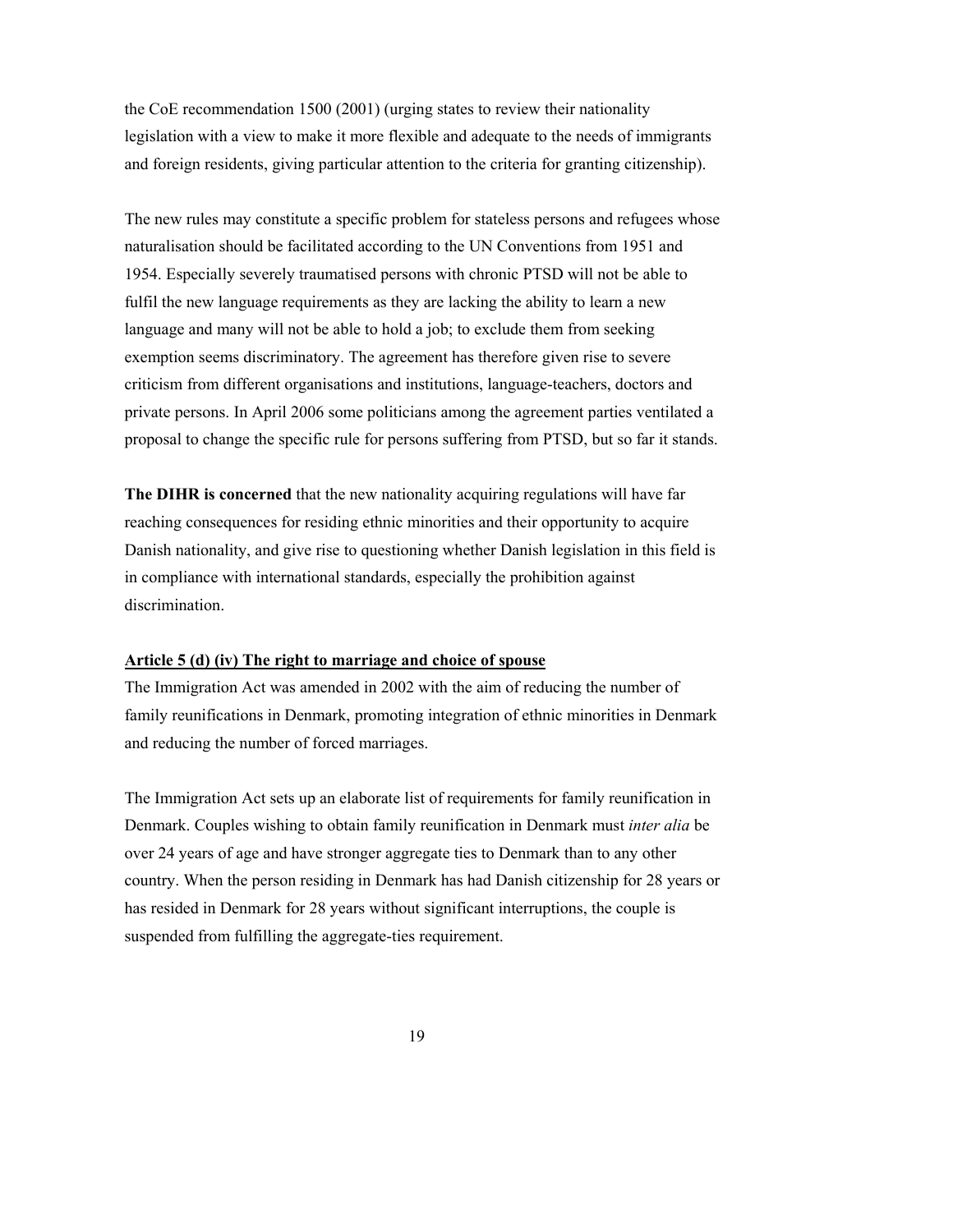The immigration authorities will allow family reunification in Denmark, where a rejection of an application would result in a violation of the human right to family life. For example, the authorities allow family reunification in Denmark where insurmountable obstacles stand in the way of family reunification in another country than Denmark, typically the country of residence of the applicant. The authorities interpret this exception from the ordinary requirements in a restrictive manner. Thus, the authorities are reluctant to take into account other obstacles, such as the fact that living in the country of origin of the applicant would not enable the Danish resident to obtain an education, or the fact that the country of origin of the applicant is geographically and culturally very distant from Denmark.

In practice, a number of couples who are denied family reunification in Denmark migrate to Sweden or Germany under the EU rules on freedom of movement. Some continue to work in Denmark. The fact that the majority of couples find an alternative to living apart means that there are currently no cases of violations of the right to family life being tried before the Danish courts.

**DIHR is concerned** with the fact that the person residing in Denmark must have had 28 years of citizenship in order to be suspended from the aggregate-ties requirement, leads to discrimination on the grounds of length of citizenship in violation of ICCPR Art. 26. The Danish citizens who are naturalised later than at birth are ethnic minorities in Denmark and thus the 28-year rule also leads to discrimination on the grounds of ethnic background, refer ICERD Article 1 (1).

In addition, the DIHR is concerned that the restrictive interpretation of the right to family life leads to violations of this right as it is understood under ICCPR Article 17 and ECHR Article 8.

The DIHR is moreover concerned that the aggregate-ties requirement combined with the 28-year rule could imply a violation of the prohibition against indirect discrimination under the ICERD Article 1 (1). It follows in this regard from the preparatory works of the aggregate-ties requirement and the 28-year rule that the aggregate-ties rule was introduced to mainly affect "residents in Denmark who are foreigners or Danish citizens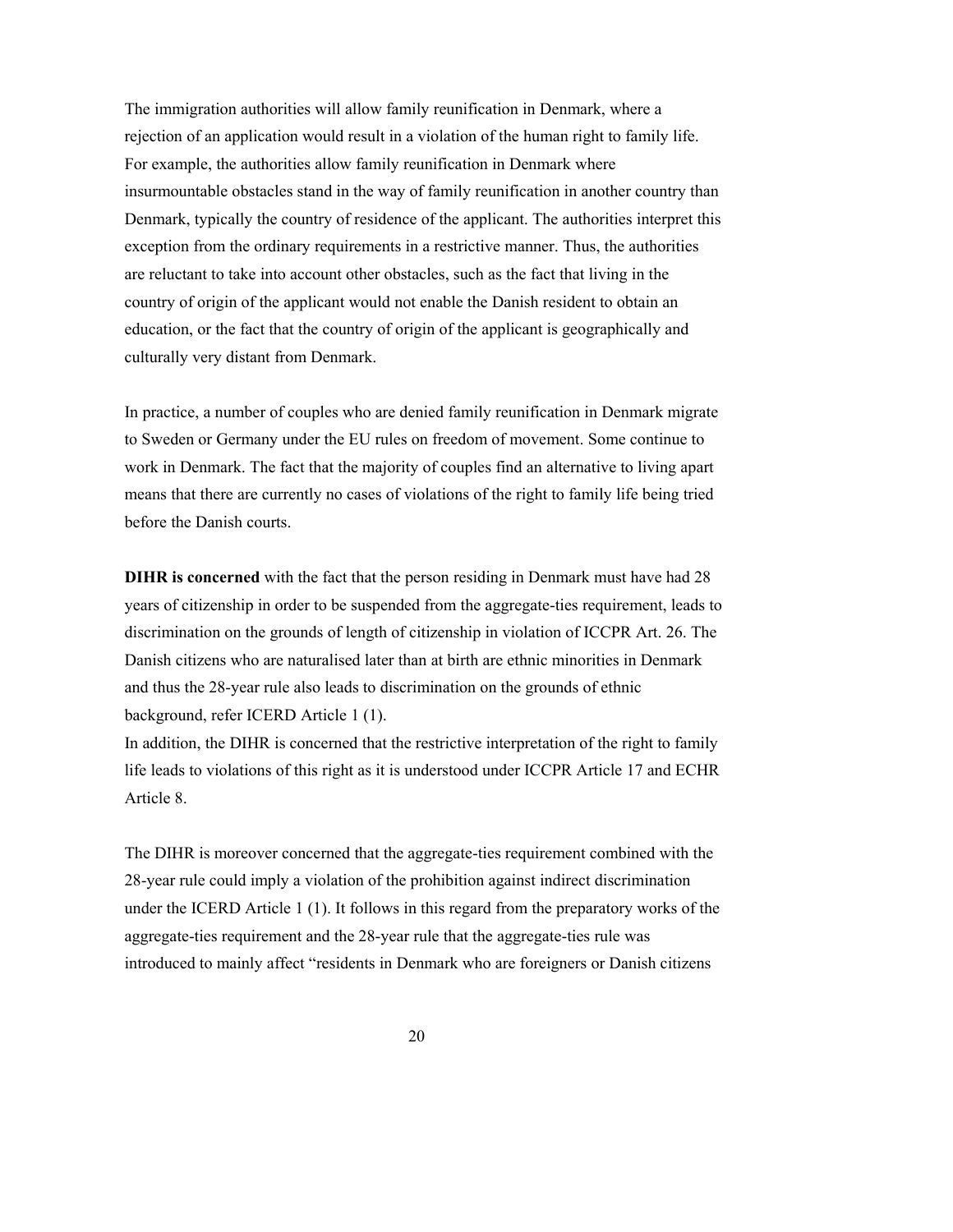with different ethnic origin  $[than Danish]$ <sup>23</sup> An assumption that the intent was to discriminate on the ground of ethnic origin, when introducing the changes, could on this basis possibly be derived from the preparatory works.

#### **Article 5 (e) (i)The right to work**

The Danish Government, in acknowledgment of the relatively high unemployment rate among eligible ethnic minorities in Denmark, has initiated a range of employment measures and legislation amendments to improve ethnic minorities' participation in both the public and private labour market. In Denmark's sixteenth and seventeenth periodic reports (paragraph 132) concerning the International Convention on the Elimination of all Forms of Racial Discrimination, the Government argues that the reasons for ethnic minorities' unemployment are due to their "lack of educational skills, lack of working experience as well as to some extent lack of incentive to seek employment."

However, it seems that the Government does not fully recognize that racial discrimination in the labour market may form a substantial reason for unemployment for aperson with ethnic minority origin. A recent survey<sup>24</sup> points out that 75 percent of the unemployed ethnic minorities, perceive employers' unwillingness to employ persons with foreign names as one of the main reasons for their unemployment. Some 50 percent of the respondents mentioned that a lack of professional and Danish language skills are reasons for them not to get employed.

In another newly published research report<sup>25</sup>, conducted by the Danish National Institute of Social Research the interviewed persons point out that ethnic minorities' employment situation gets worse, because employers prefer ethnic Danes as employees rather than ethnic minorities. Most of the interviewed pointed out that migrants with education had problems getting jobs within the field of their education, because their qualifications were not recognised in Denmark.

 $\overline{a}$ 

 $2<sup>23</sup>$  Section 7.2 in bill on changes to the Alien Act and the Act on Marriage etc. proposed on the 28 February 2002 (2001/2 LSF 152).

<sup>&</sup>lt;sup>24</sup> The survey is conducted by the survey bureau Catinet Research on behalf of the Weekly news letter A4 and published 24 April 2006.

www.ugebreveta4.dk/smcms/Ugebrevet/10046/10813/10821/10822/Index.htm

<sup>&</sup>lt;sup>25</sup> Møller, Simon Skovgaard and Andres Rosdahl (2006). "Indvandrere I Job" Social Forsknings Instituttet. 06:07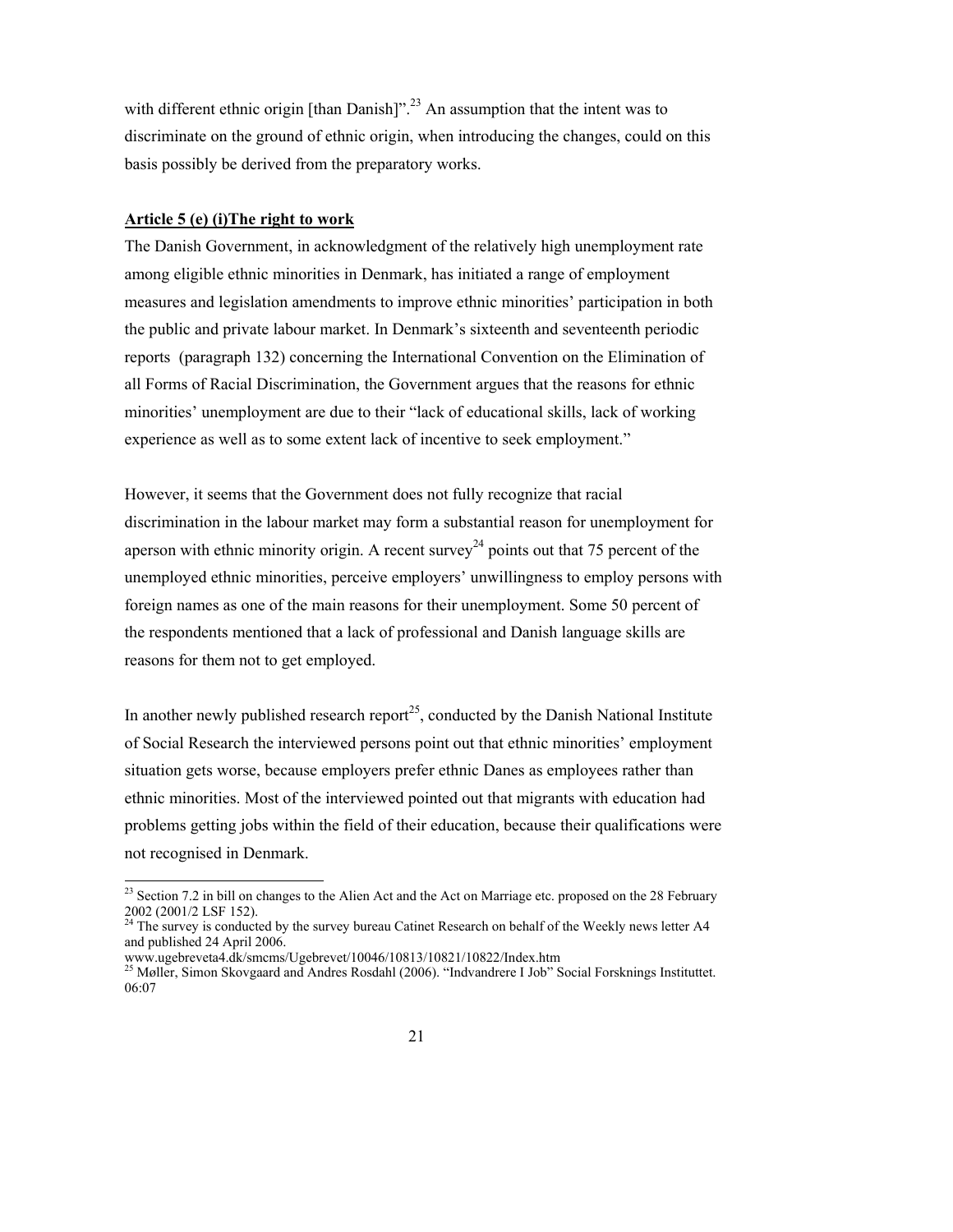Even though the survey and the research report diverge on the issue of a lack of incentive to seek employment (21 percent for the interviewed in the survey and most of the interviewed in the research report felt that the ethnic minorities lacked incentive to seek work), the very fact that most of the unemployed ethnic minorities interviewed perceive their unemployment situation to be caused by racial discrimination, could in itself have a negative consequence for their motivation to seek employment or to further educate themselves to better their chances for employment. This problem has already been subject of earlier research, which has underscored the importance of taking individuals' perception of their situation seriously.

**DIHR is concerned** that even though there exists legislation that prohibits discrimination on grounds of race and ethnic origin in the labour market, recognition of individuals perception of being racially discriminated against is not being taken seriously by the authorities, and effort is not being made to initiate awareness raising programmes and campaigns against racial discrimination. Disregarding individuals' experiences and perceptions of discrimination undermine the efforts made to integrate ethnic minorities in the work place.

#### **Article 5 (e) (iv)The right to social security**

The Act on an Active Social Policy and the Act on Integration were amended in 2002, whereby the Government introduced new principles for the entitlement to cash benefit allowances. Thereafter, only persons who have resided lawfully in Denmark for at least seven out of the preceding eight years are entitled to the full amount of cash benefits. Persons who do not meet the residence requirement, but otherwise satisfy the conditions laid down by the regulations, will be entitled to a starting allowance benefit which is significantly lower cash benefit allowance than the ordinary cash benefit allowance. All persons coming to Denmark are subject to the new regulations. This applies to both Danes and non-Danes, irrespective of the persons' race, national or ethnic origin.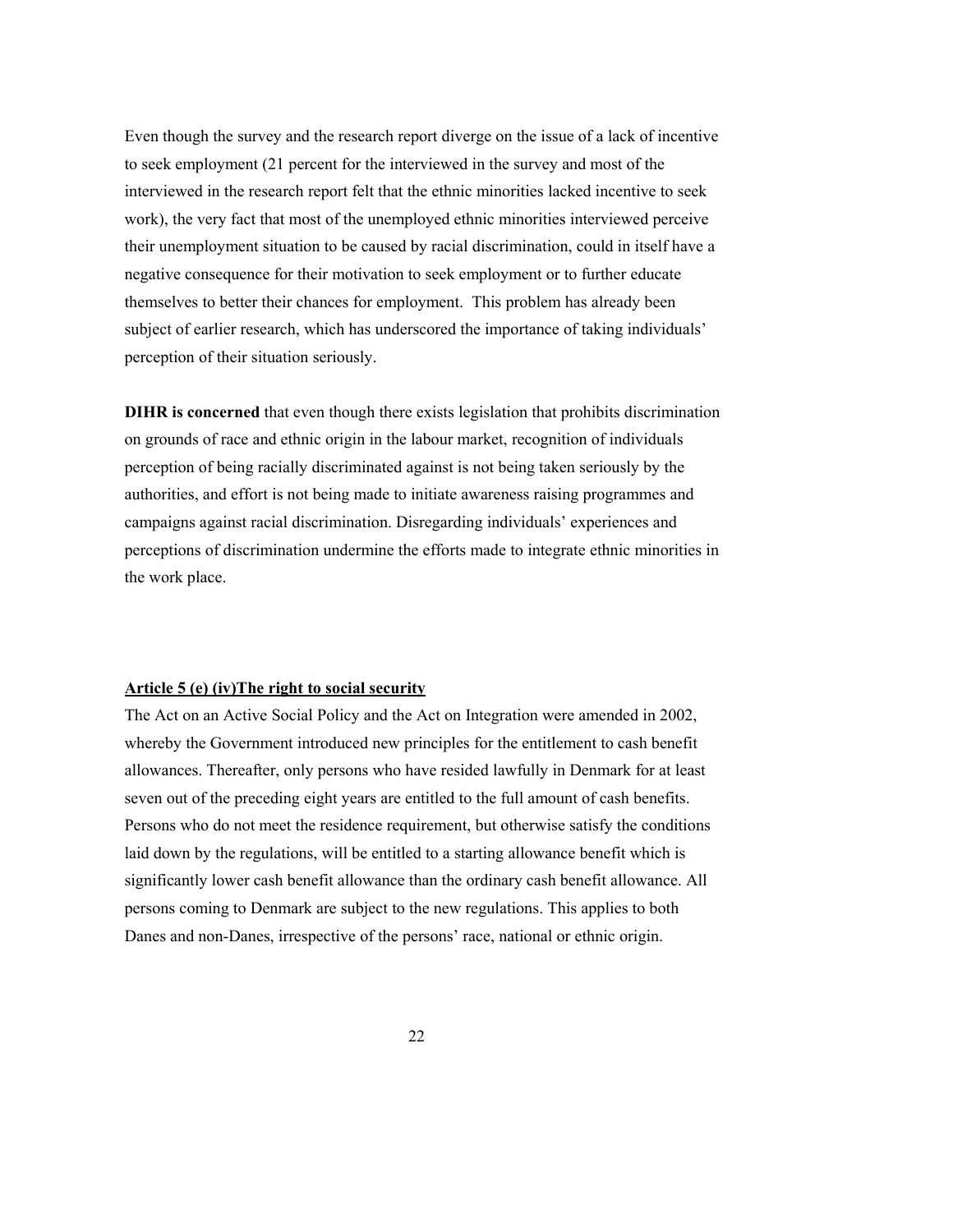The Government argued that such a regulation was necessary in order to serve the purpose of increasing employment within the group of persons on social cash benefit allowances. "In this way the rules will promote the labour market integration of foreigners and thus their general integration in the Danish Society."26 Furthermore, as stated in the Government's policy paper, $2<sup>7</sup>$  the amendment served as a deterring measure towards foreigners wanting to come to Denmark.

The amendment has now been in force for three years. Recent surveys and reports from the academia working in the area show that the critics of the amendment were right in their fears. The amendment had, during the consultation period, been criticized by the Danish Institute for Human Rights as well as a long range of NGO's and academia. It was pointed out that the new regulation would cause social marginalization, poverty and a greater dependence on the social welfare system than before the enforcement of the regulation. They pointed out that the regulation could constitute an indirect discrimination of ethnic minorities since the regulation in particular has an impact mainly on foreigners coming to Denmark.<sup>28</sup>

The ordinary cash benefit allowance for persons older than 25 years is 11.174 DKK per month, while the start help benefits for persons older than 25 years only comprises 4.493 DKK per month.

According to the Centre for Alternative Analysis  $(CASA)^{29}$ , start help benefit allowance consists of between 45 and 64 percent of the ordinary cash allowance benefit rates.<sup>30</sup> In the 4<sup>th</sup> quarter of 2003 the total number of persons receiving starting allowances was 1.017; 152 persons were Danish nationals, 120 persons were nationals from developed countries (EU-Member States, Norway, Iceland, Switzerland and North America) and

 $\overline{a}$ 

 $^{26}$  Denmark's  $4<sup>th</sup>$  Periodic report submitted to the Committee on Economic, Social and Cultural Rights. Ministry of Foreign Affairs. March 2003. Page 45.

<sup>&</sup>lt;sup>27</sup> The Danish Governments Policy Paper "A New policy for Foreigners" 17 January 2002.<br><sup>28</sup> Article in Lov og Ret. Starthjælpen og Den Europæiske Menneskerettighedskonvention. Cand. jur,. Ph.D, Senior researcher Ida Elisabeth Koch. Danish Institute for Human Rights.

<sup>&</sup>lt;sup>29</sup> Center for Alternative Analysis (CASA) is an independent and interdisciplinary center for social policy research. More information on CASA on www.casa-analyse.dk<br><sup>30</sup> Social Årsrapport 2003. "Efter to år med borgerlig regering". CASA og Socialpolitisk Forening. 2003.

pp.108-113.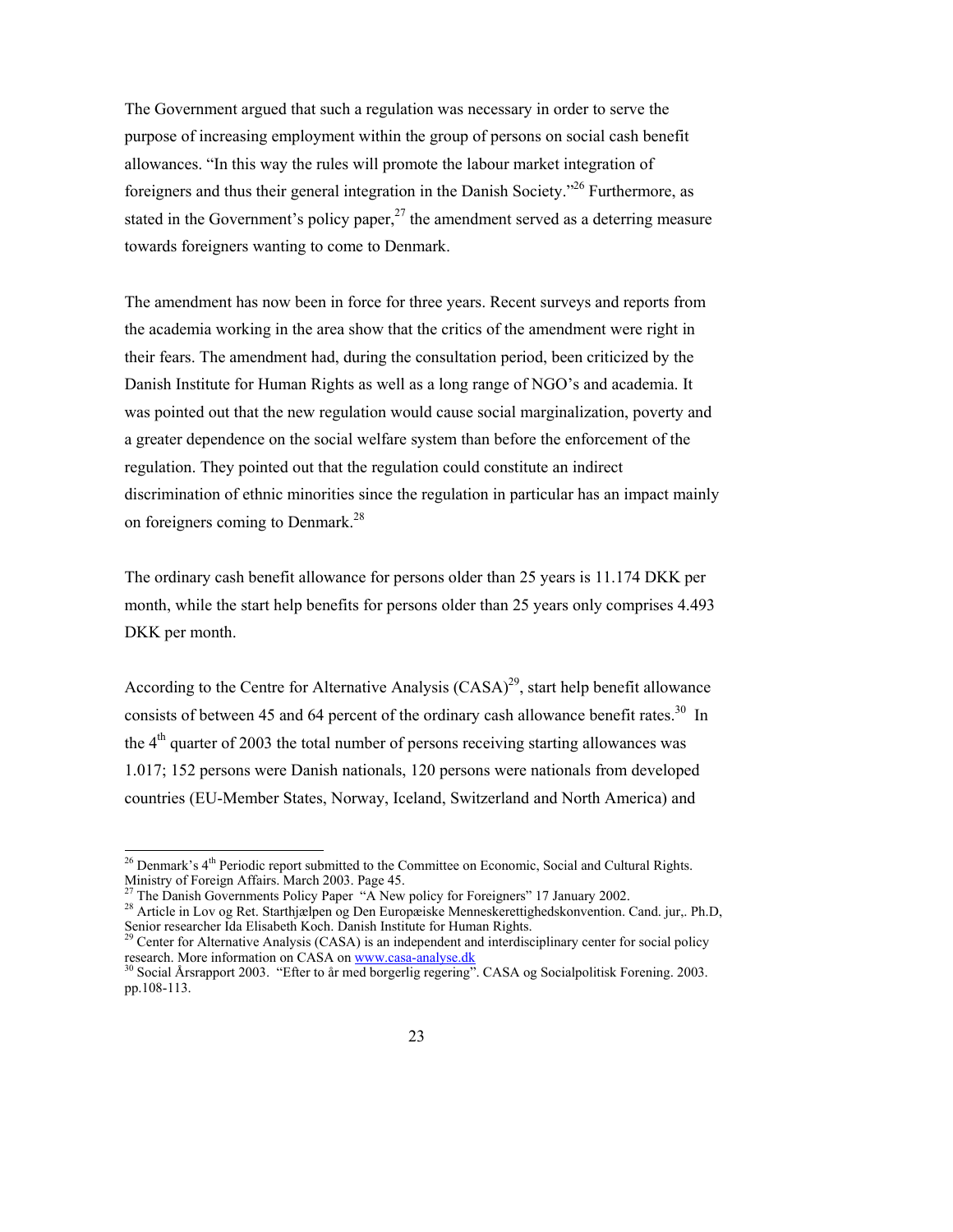740 persons were nationals from underdeveloped countries (all states outside of EU, Island, Norway, Switzerland and North America).<sup>31</sup>

Newly arrived families with refugee status in Denmark have since July 2002 been receiving starting allowance. This group of persons is particularly vulnerable a.o. due to Posttraumatic Disorder Symptoms and therefore has a need for adequate support. But they have to start building their new lives on a lower cash allowance, which do not enable them to meet the requirements of having a decent living condition in Denmark. Families receiving the starting allowance have at their disposal only between 56 and 73 percent of the amount of money deemed necessary to live on a discount budget in Denmark.<sup>32</sup>

The consequence for the refugees of having less money at their disposal is greater dependence on the social welfare system than otherwise necessary. They have to ask a social worker at the municipality for extra subsidies for such expenses as dentist bills, winter clothing for the children, fees for the children's out-of -school activities and transportation. This entails that they are dependent on the social workers evaluation for extra subsidies. The lack of control of the individual's life situation may create a feeling of frustration.

CASA's latest evaluation of the start help benefit, from April 2004, concludes that persons receiving start help benefits in accordance with the Integration Act have very weak possibilities of getting jobs and becoming self providing. Furthermore, these individuals find it difficult to start an education.<sup>33</sup>

In a report published in April 2005, a governmental working group states that 36 percent of the persons receiving the starting allowance had left the system after two years while only 27 percent of the recipients of the normal social benefits had done so. On the basis

l

<sup>31</sup> Hansen, Finn Kenneth og Henning Hansen. "Starthjælp og Introduktionsydelse – Hvordan virker Ydelserne?" CASA. April 2004. The numbers indicated are a sum of two tables which can be found in pages 14 and 16 of the report.

<sup>32</sup> According to budget indexes from the Bureau of Information for Consumers – Forbrugerinformationen. Forbrugerinformation is an administration under the jurisdiction of the Ministry for Family and Consumer Matters. www.forbruger.dk

<sup>33</sup> Hansen, Finn Kenneth and Hansen, Henning "Starthjælp og introduktionsydelse - Hvordan virker ydelserne?" CASA April 2004.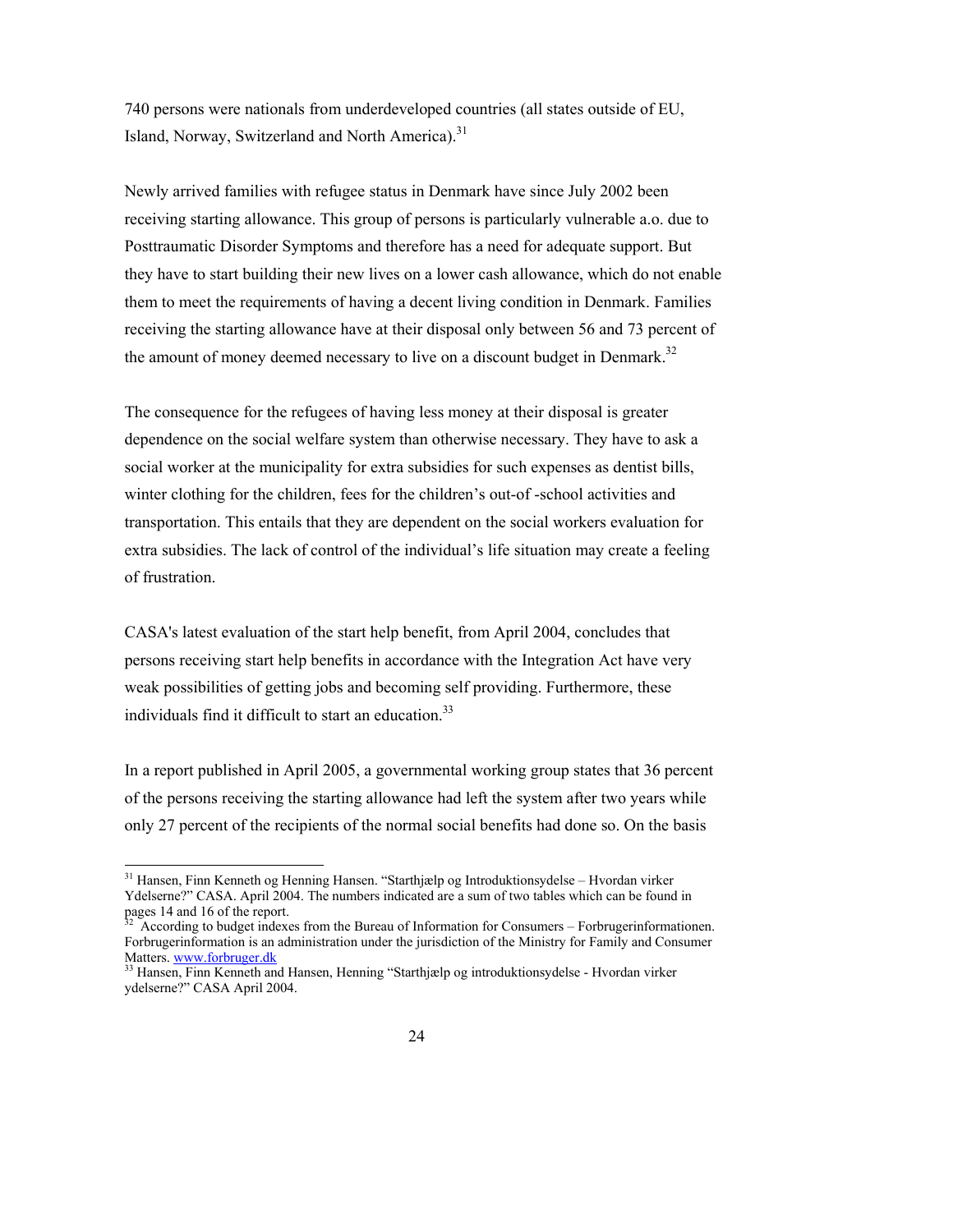of these numbers the working group concludes that the starting allowance is more effective in getting individuals economically independent from the system that the normal social benefit allowance<sup>34</sup>. However, what the report fails to mention is whether the individuals who have left the allowance system have actually come into the regular labour market and further more the report does not generate knowledge as to which individuals it is who have left the system. According to CASA the individuals who continue in the system are predominantly persons with refugee status.

Over the last three years, critics of the start help benefits have made attempts at bringing a case before the courts in order to get the Government to remove the regulation, but that has proved to be very difficult.

**DIHR is concerned** that lawful residents in Denmark of ethnic minority origin are subject to indirect discrimination, as the residence requirement in practice restricts the access of persons with a non-Danish nationality (except EU/EEA nationals) to assistance to a much larger extent than Danish citizens.<sup>35</sup>

#### **Article 5 (e) (v)The right to education**

#### **General Comments**

l

The number of so called bilingual pupils (also called ethnic minority pupils), originating from countries outside of Europe and North America has since the 1970's grown from some 2000 pupils to approximately 60.000. Statistics show that bilingual children on average do not do as well as ethnic Danish pupils and many do not take their final exams and therefore do not finish primary school $^{36}$ .

The field of education of bilingual students in Danish public schools has been subject to a large and broad number of scientific studies and research. Despite this, the effect of

<sup>&</sup>lt;sup>34</sup> Afrapportering fra arbejdsgruppen om indsamling af oplysninger om virkning af introduktionsydelse på starthjælpsniveau/ starthjælp. http://www.inm.dk/publikationer/Rapport\_starthjaelp.pdf

<sup>&</sup>lt;sup>35</sup> See also the conclusions from the European Committee on Social Rights, where the Committee considered the residence requirement in practice, restricted access to foreign nationals to assistance to a much larger extent, which amounted to indirect discrimination and hence was not in conformity with the Charter, refer European Social Charter, European Committee on Social Rights Conclusions XVII-1 (Denmark) 2004.

Årbog om Udlændinge i Danmark 2005. Integrationsministeriet.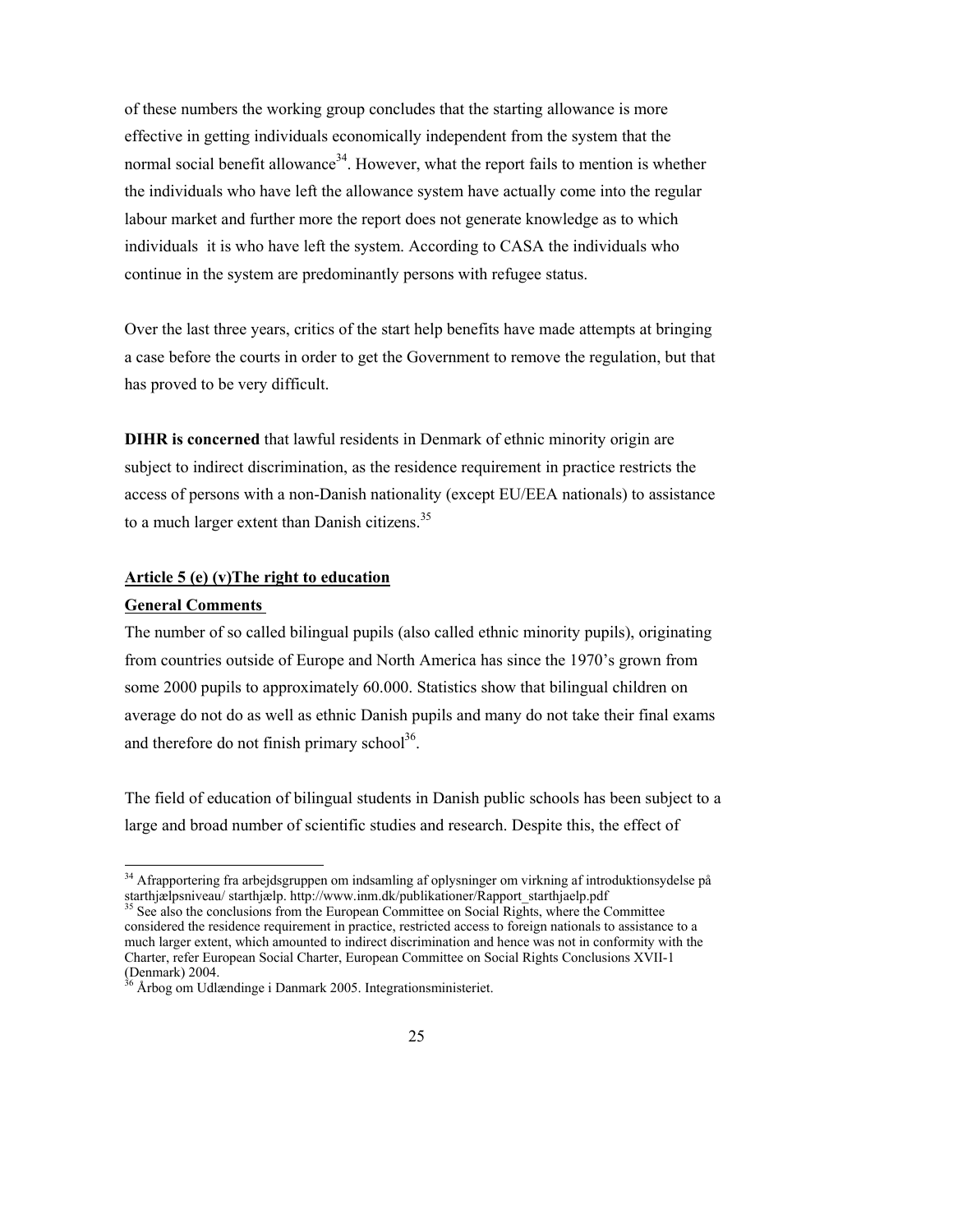having bilingual pupils and the result from the studies and research has been more or less minimal, if not non existent, in the Act on the Folkeskole (the municipal primary and lower secondary schools which are public schools) and other regulative concerning education in the primary school sector.

According to a PhD dissertation<sup>37</sup>, contrary to the development in the field, legislation and other regulative tools regarding public schools still maintain that the Danish public school is a one-language and mono-cultural institution. The consequences are that the education policies do not recognise that the educational development of children of ethnic minority origin can get enhanced by making their language and cultural conditions a starting point for their learning processes.

The Act of the Folkeskole states that "the school must make the pupils familiar with Danish culture and contribute to their knowledge of other cultures." The act hereby presents Danish culture as monolithic and gives it priority over other cultures, e.g. ethnic minority students' cultures of origin. In schools, the pupils have to familiarize themselves with the Danish culture, while they only need to have knowledge of other non-specified cultures. The disciplining of pupils at schools therefore seems to be linked to their societal integration as subjects in a Danish mono-cultural national setting<sup>38</sup>. Researchers have documented how schools that emphasize the Danish mono-cultural approach, view ethnic minority pupils and their cultural backgrounds as a hindrance for practicing Danish norms and values<sup>39</sup>. Ethnic minority pupils are in some schools regarded as a problem rather than regarding their cultural, ethnic and religious diversity as an asset and an added value $40$ .

## **Legalizing the spreading of ethnic minority pupils**

 $\overline{a}$ 

 $37$  Kristjansdottir, Bergthora S. (2006) "Evas Skjulte Børn – Diskurser om tosprogede elever i det danske nationalcurriculum". Danmarks Pædagogiske Universitetet. Copenhagen.

<sup>38</sup> Andreassen, Rikke(2005). "*The Mass Media's Construction of Gender, Race, Sexuality and Nationality*." Department of History. University of Toronto. P 238

<sup>39</sup> Ibid

<sup>40</sup> Staunæs, Dorthe (2004). "*Køn, etnicitet og skoleliv*". Samfundslitteratur. P 305.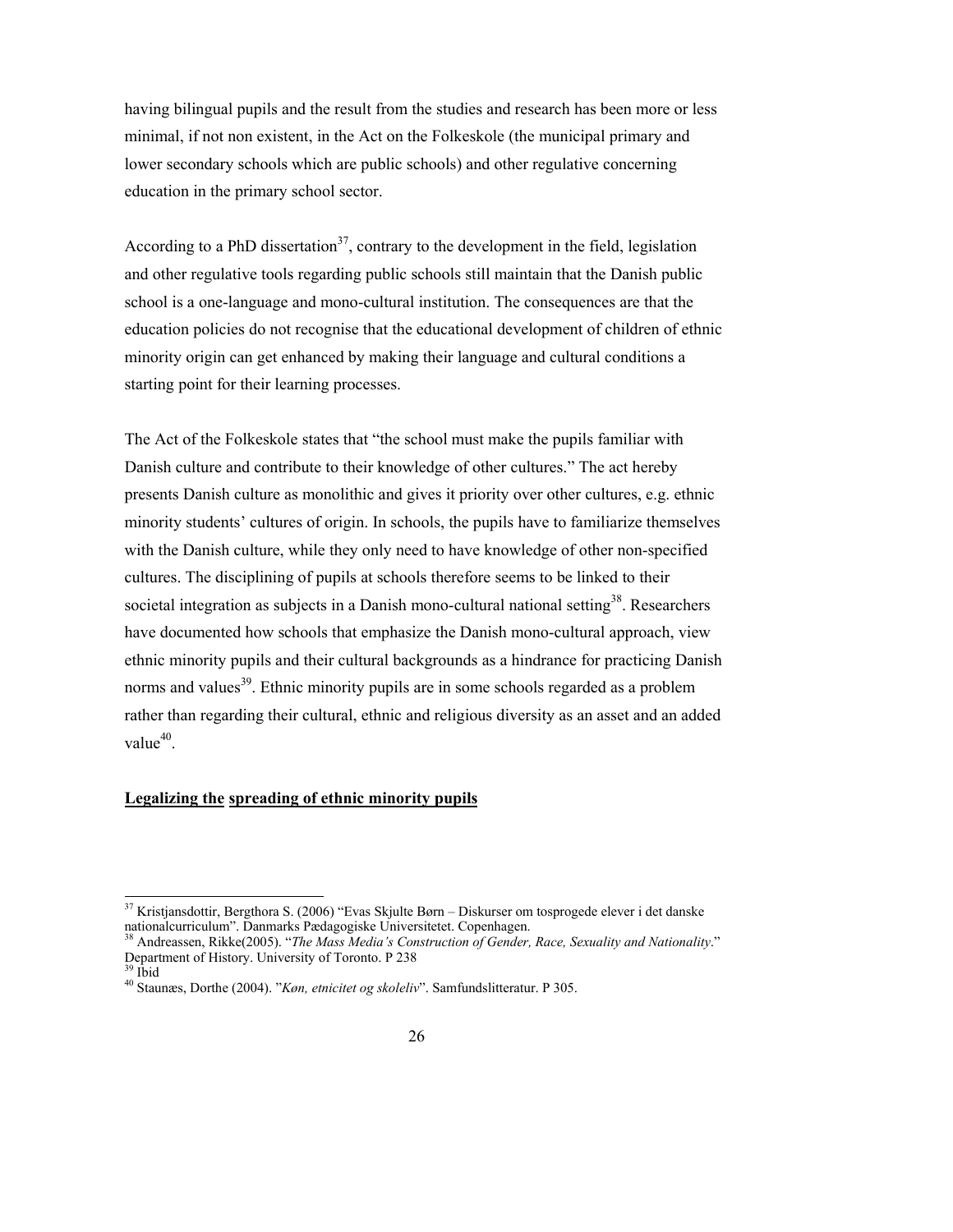The Danish Parliament adopted Act No. 594 of 24 June 2005 (Bill No. 135) amending the Act on the Folkeskole (regarding an increased effort in teaching Danish as a second language)

The amendment implies for the right to extend the access of the municipalities to voluntarily spread pupils, who need support in Danish as their second language, to another school than the district school. The referral will be done when it is assessed to be a pedagogical requirement according to an individual assessment of the language skills of the child. This assessment is made by testing children of ethnic minority origin.

According to an earlier memorandum by the Ministry of Education the spreading of ethnic minority students was not in conformity with the Act on the Folkeskole. But by the amendment, the act has been changed and thereby legalizing the model.

**DIHR** is concerned that the spreading of ethnic minority pupils is an initiative which may constitute racial discrimination. The DIHR is concerned about the discriminatory effect of the spreading procedure, since ethnic Danish pupils are not automatically language tested, as ethnic minority pupils are and because citizens with ethnic minority background do not have the same right as ethnic Danes to freely choose which public school they want their children to attend.

## **Mother tongue education**

The opportunity to obtain free mother tongue training for individuals from third countries was abolished in 2002, when the Parliament adopted an act amending the Act on the Folkeskole and the Act on private schools (Bill 142, Act nr 412 of 6 June 2002 Forslag til lov om ændring af lov om folkeskolen og lov om friskoler og private grundskoler m.v. (Modersmålsundervisning og sprogstimulering).

The amendments partially remove the obligation for the municipalities to offer free mother tongue training for bilinguals. Partially, because the municipality can provide mother tongue education if it so wishes to. But moreover because there still persists an obligation to offer free language courses according to the EU Directive 77/486/EEC for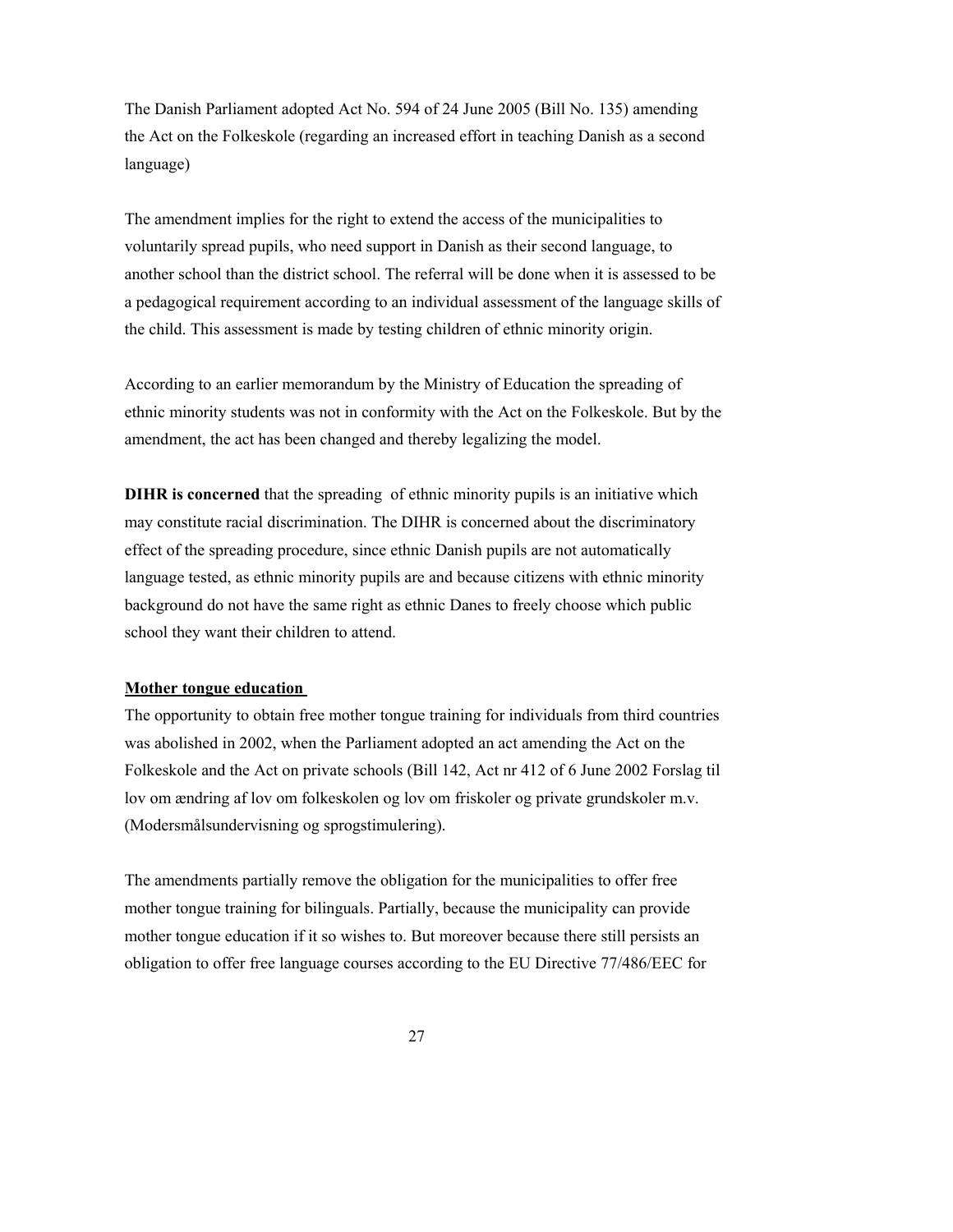individuals from EU countries, EEC countries, along with individuals from Greenland and the Faeroe Islands.

Interestingly, the Ministry of Integration's "Think tank on challenges for integration endeavours in Denmark" in a report points out that pupils, who are not born in Denmark, do better in average than pupils born and raised in Denmark<sup>41</sup>. This could indicate that pupils who are not born in the country may have better mother tongue skills and therefore could better develop their cognitive and academic competences in subjects taught in majority language. However the think tank and the Government do not seem to see a correlation between good and solid mother tongue skills and development of language and academic skills.

**DIHR would like to raise concerns:** the abolishment of receiving free mother tongue education generally risks affecting bilingual children's linguistic consciousness and social skills. Research in minority pupils' second language acquirement show that there is a connection between having a solid knowledge of ones mother tongue and acquisition of the second language. Furthermore research shows that a pupil's cognitive and academic development as well as acquiring Danish as second language is very much dependent on the pupils' mother tongue skills.

**DIHR would like to raise concerns** on the issue of indirect racial discrimination of ethnic minorities who originate from so called third world countries, because mother tongues education is only provided for third country nationals coming from EU and EEC, and for individuals from Greenland and the Faeroe Islands or the German speaking minority in Southern Denmark, but not for ethnic minorities who come from for example Turkey, Pakistan, Somalia, etc.

## **Article 5 (f) The right of access to any place or service intended for use by general public**

In 2003, the passing of the Act on Ethnic Equal Treatment created additional protection for victims who have been refused access to goods or services, because of race or ethnic

l

<sup>&</sup>lt;sup>41</sup> Årbog om Udlændinge i Danmark 2005. Integrationsministeriet.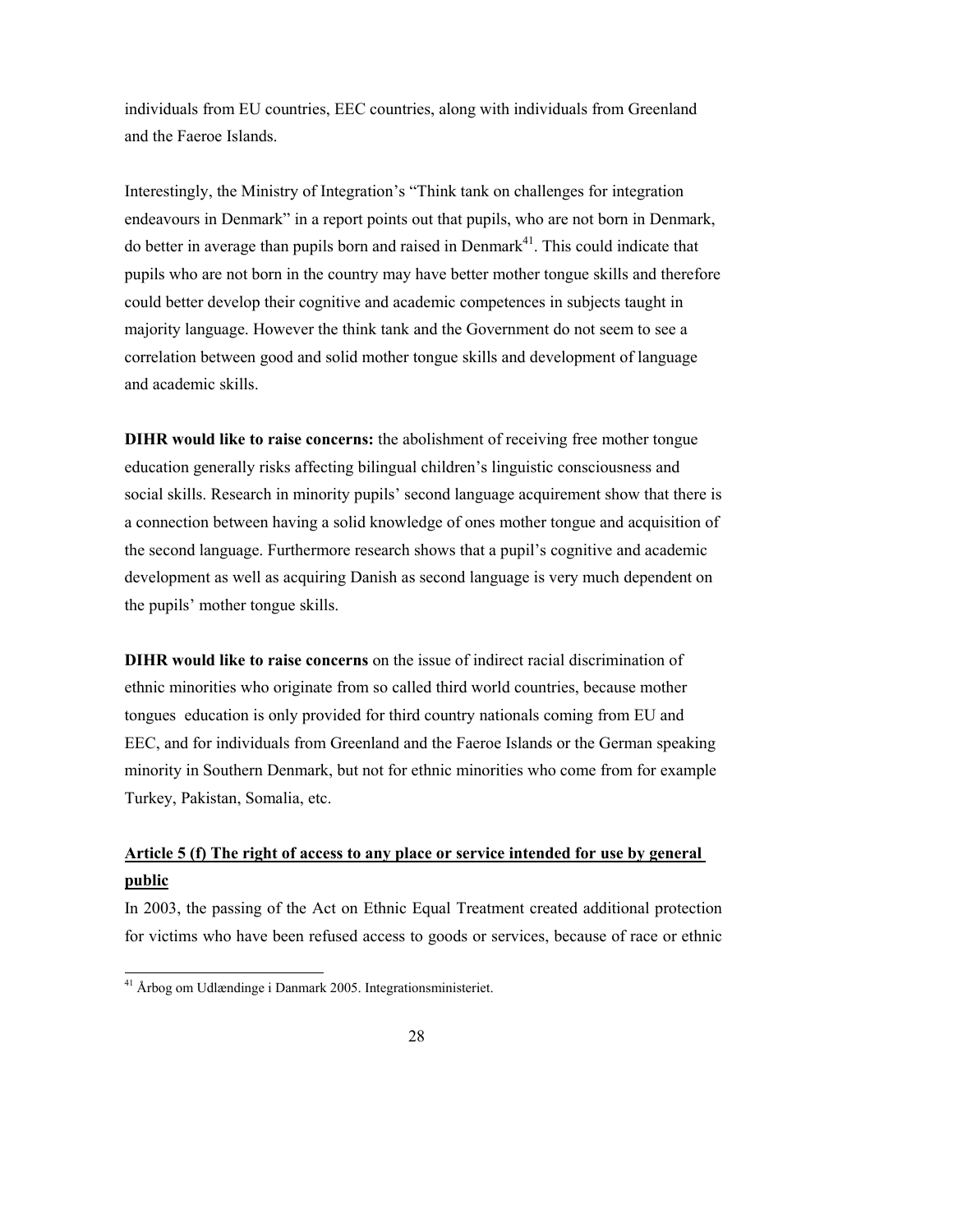origin. The act is providing civil protection against discrimination in opposition to the existing Act on Prohibition against Discrimination on the basis of Race.

The Act on Ethnic Equal Treatment does however only provide protection on the grounds of race or ethnic origin and on this basis has a narrower scope than the penal act. The act does however introduce several new elements that could become relevant for the protection against discrimination in connection with the right of access to any place or service. Firstly, it introduces direct civil access to the courts for victims of discrimination. Secondly, the act directly introduces monetary compensation for victims of discrimination without any requirement of economic loss. Thirdly, it introduces a new burden of proof that has to be applied in cases under the act.

It should be noted that the level of compensation that has been granted victims of discrimination who have been refused access to for instance restaurants or discotheques under the Act on the Prohibition against Discrimination on the Grounds of Race etc., amounts to an inadequate level. Illustrative to this point is a judgement from the Eastern High Court of 14 November 2003 (U.2004.641V) where the court rejected to compensate the victims who had been denied access with DKK 100.

It should be noted that no case relating to the question of access to any place or service has yet been brought before the courts under the Act on Ethnic Equal Treatment. It is therefore not yet clear what level of compensation will be awarded to victims of discrimination under the new act.

The DIHR notes that the State Party in the State Report<sup>42</sup> fails to provide the total number of cases on a national level in which convictions have been obtained under the Act on the Prohibition against Discrimination on the Grounds of Race etc. The State Party moreover does not provide information on the total number of complaints filed under the Act. A thorough assessment of the effectiveness of the Danish legislation against discrimination in the view of the DIHR requires that statistical information of complaints filed and

l

<sup>&</sup>lt;sup>42</sup> Refer State Report p. 29.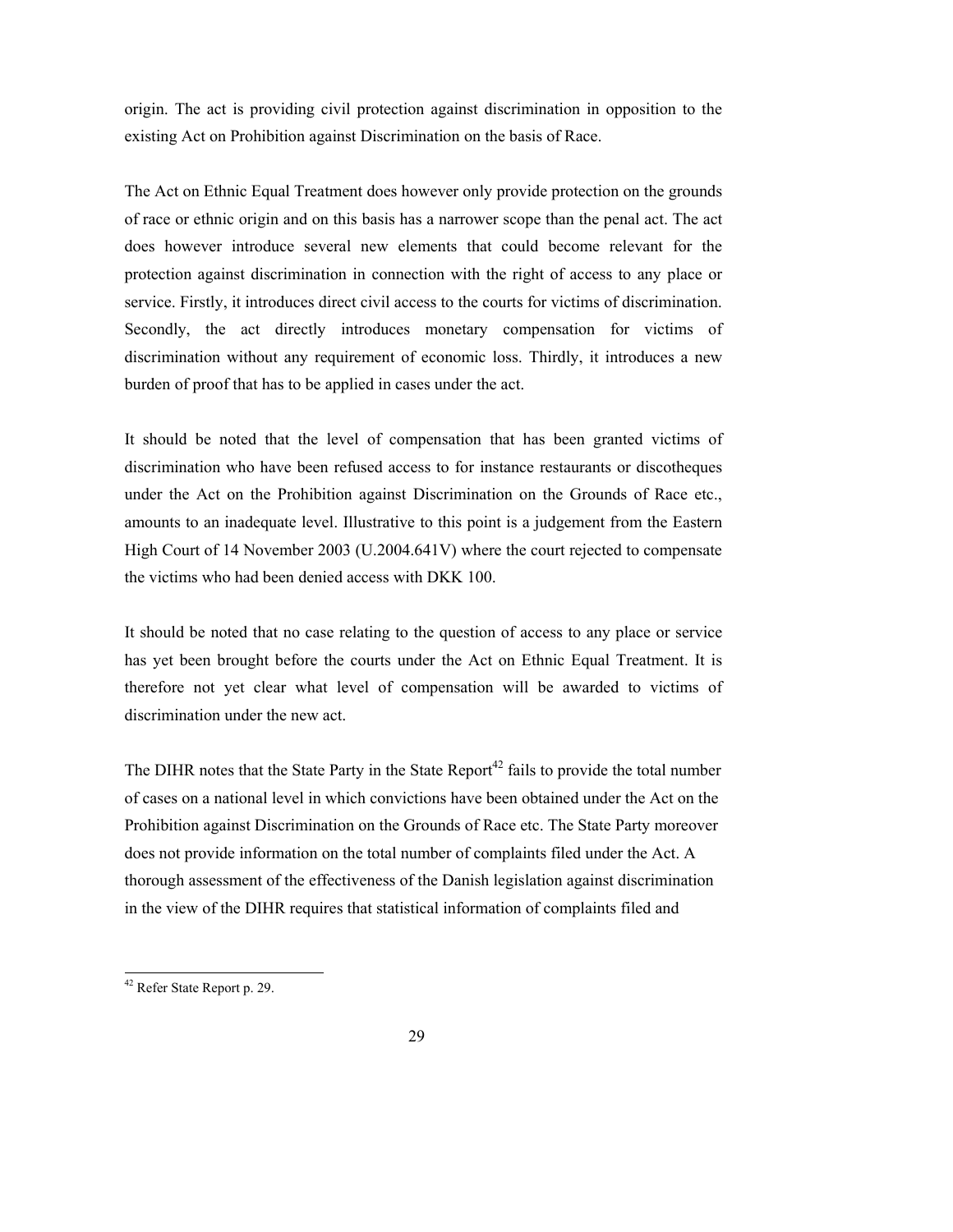convictions obtained on a national level is provided or made available. Such information is not available yet.

**DIHR is concerned** with the level of compensation that has been granted victims of discrimination who has been refused access to for instance restaurants or discotheques. In a judgement from the Eastern High Court of 14 November 2003 (U.2004.641V) the court rejected to compensate the victims with DKK 100 (1 hundred).

**DIHR is concerned** that the level of compensation at present does not correspond to the harm experienced by the persons subjected to discrimination. This may undermine any possible preventive nature of the Act on Prohibition against discrimination on the basis of race in these cases.

**DIHR is finally concerned** with the fact that no general statistical information is available of all complaints filed to the public prosecution relating to the Act on the Prohibitions against Discrimination on the grounds of race etc., and that no information on the number and content of court cases is available on a national level.

#### **6. Article 6: Effective protection and remedies**

 $\overline{a}$ 

#### **The Complaints Committee for Ethnic Equal Treatment**

The Complaints Committee for Ethnic Equal Treatment (The Complaints Committee) was established in October 2003 through the passing of the Act on Ethnic Equal Treatment. This act was a direct result of the implementation of the European Council Directive 43 of 29 June 2000, implementing the principle of equal treatment between persons irrespective of racial or ethnic origin. The Complaints Committee was established and given mandate to handle individual complaints in the field of discrimination on the grounds of race and ethnic origin. In 2004, the mandate was expanded to cover discrimination on the labour market, through amendments made to the Act on the Prohibition of Differential Treatment on the Labour Market<sup>43</sup>. The Complaints Committee consists of a chairman and two members appointed by the board of DIHR.

 $43$  Consolidated Act on the Prohibition of Differential Treatment on the Labour Market No. 756 of 30 June 2004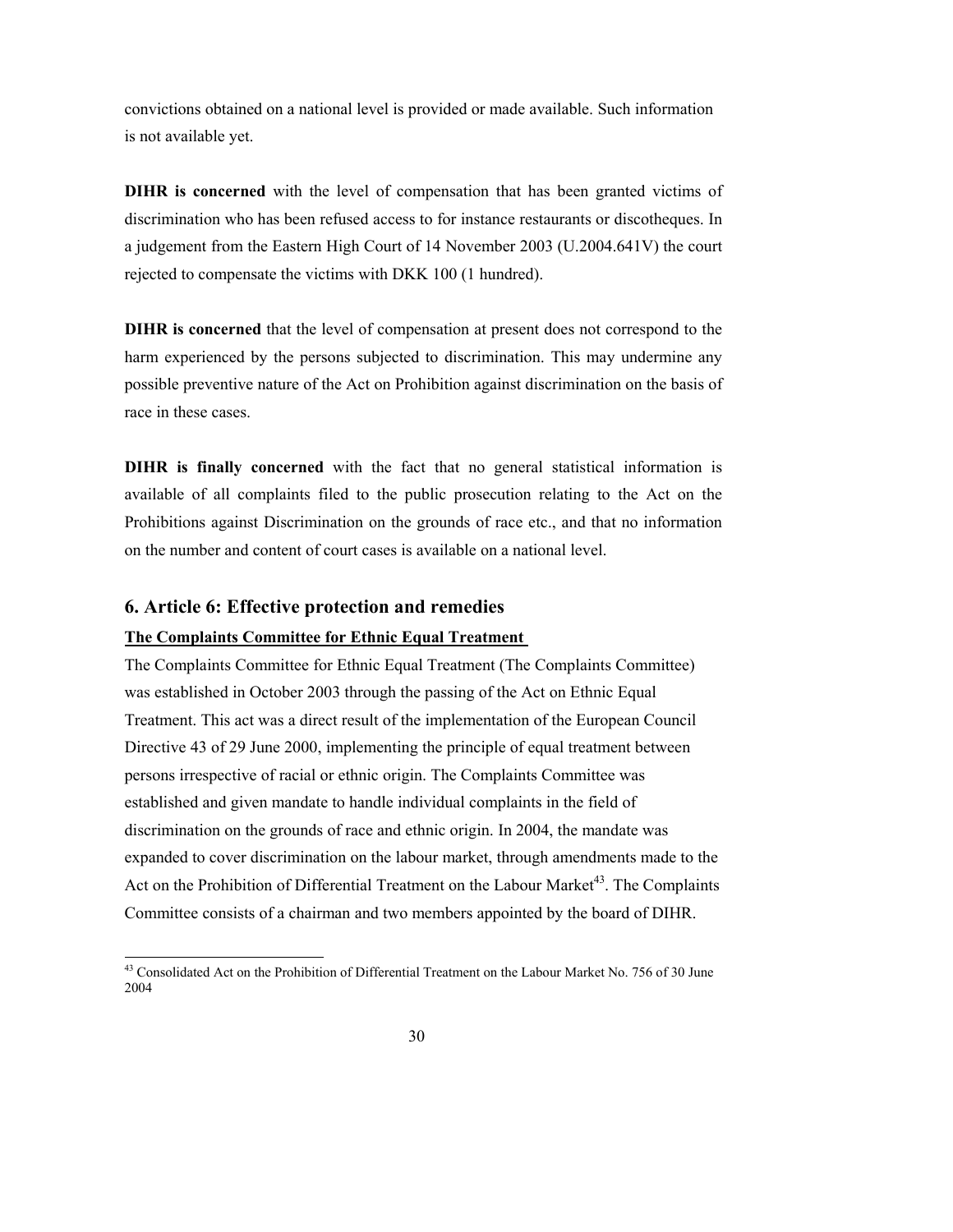Two members must have a legal background. It must be an aim that both sexes are represented in the Complaints Committee and that a least one member has an ethnic background other than Danish.

The Complaints Committee operates through a secretariat that conducts the daily activities of the Committee. This includes receiving complaints, investigating cases, informing of the Complaints Committee's work and so forth. The secretariat has power to dismiss complaints that, according to the secretariat, cannot be treated by the Complaints Committee. This could be the case if the complaint is assessed to be better dealt with in another forum, for example by the Danish Parliamentary Ombudsman, or if it is obvious that the compliant is manifestly unfounded. The secretariats decision to discuss a complainant can be appealed to the Complaints Committee. Generally the Complaints Committee assemble every other month, where the members decide the outcome of the cases on basis of the secretariat's recommendations. Decisions are based on majority and the premises of the decisions must be stated in the decisions. If one member disagrees with the majority, his or her premises are also to be stated. The Complaints Committee's mandate is outlined in the Act on Ethnic Equal Treatment and in the Act of Differential Treatment on the Labour Market. The Complaints Committee reviews complaints of violation of the prohibition against discrimination on grounds of race or ethnic origin within and outside the labour market.

The Complaints Committee can handle cases in the following areas: *Within the labour market*:

#### - Employment

- Dismissal
- Transfer
- Promotion
- Pay
- Working conditions
- Vocational out -of–school education

*Outside the labour market*: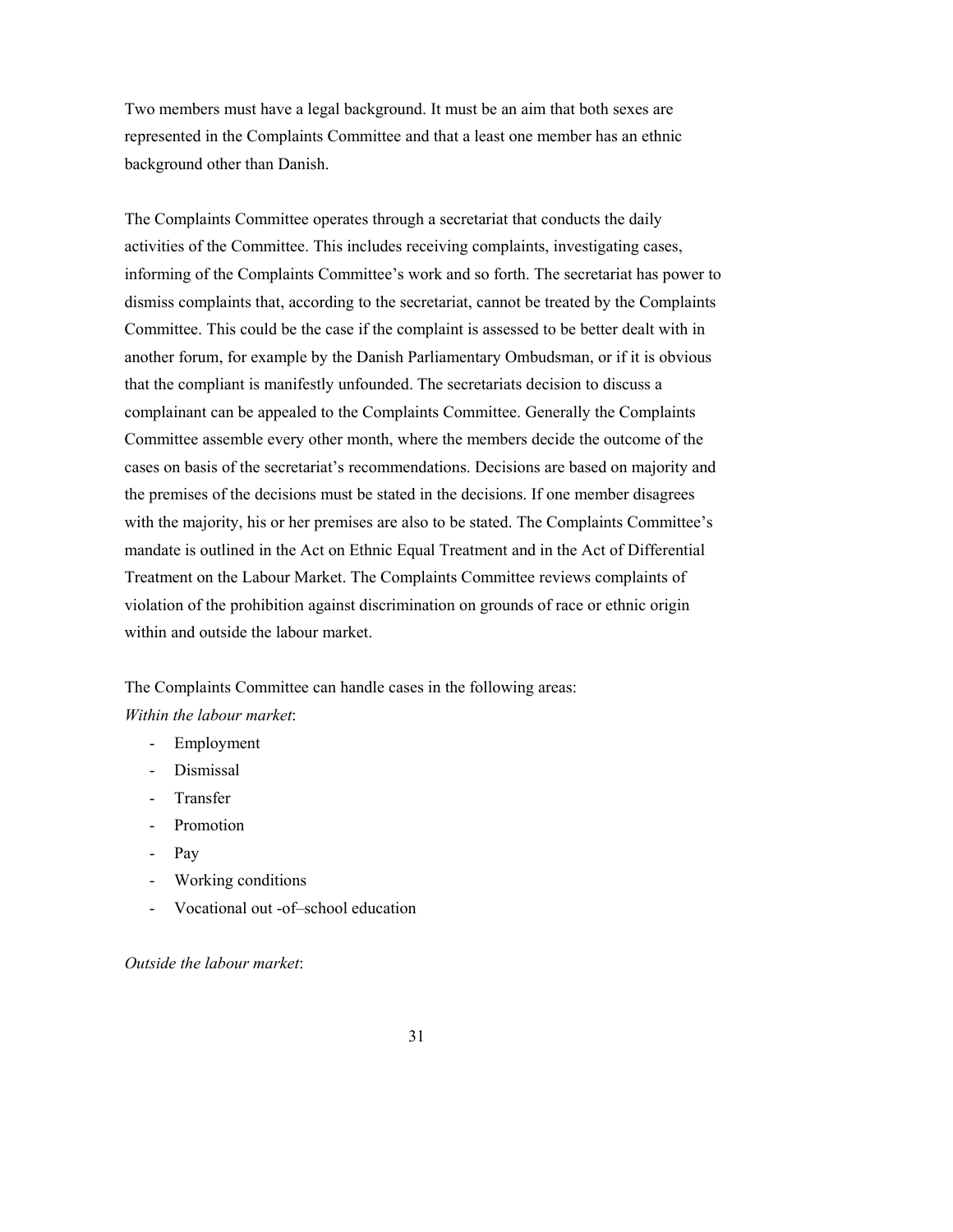- Health care
- Social advantages
- Housing
- **Education**
- Supply of goods and services

However, the Complaints Committee cannot review complaints being redressed by the labour tribunals. Accordingly, the Complaints Committee can review complaints of discrimination in the labour market from a member of a trade union, *only* if the member does not receive assistance from his or her trade union. If a person is not a member of a trade union he or she can complain directly to the Complaints Committee. Moreover the mandate is limited in as much as it only applies to discrimination on grounds of race or ethnic origin.

Filing complaints to the Complaints Committee is free of charge. The intention is to provide individuals easy access to complain about discrimination on grounds of race and ethnic origin. When a case has been critically examined, the Complaints Committee decides whether the complainant has been exposed to racial discrimination. If it is possible on grounds of the evidence in the case to conclude that discrimination has taken place, the Complaints Committee may give a general statement. The decisions of the Complaints Committee are sent directly to the parties in question and published anonymously on the Complaints Committees homepage: www.klagekomite.dk

The Complaints Committee has since it was established and has until April 2006 handled 213 complaints. 29 of these are ex officio investigations. 13 % of all cases relate to issues concerning the labour market, 32 % concerning social protection including security, 3 % concerning health care, 8 % concerning education, 5 % concerning housing, 9 % concerning goods and services, and 8 % concerning other issues.

60 complaints have been dismissed. The Complaints Committee has reached 34 decisions and has found a violation of the prohibition against discrimination in 7 decisions.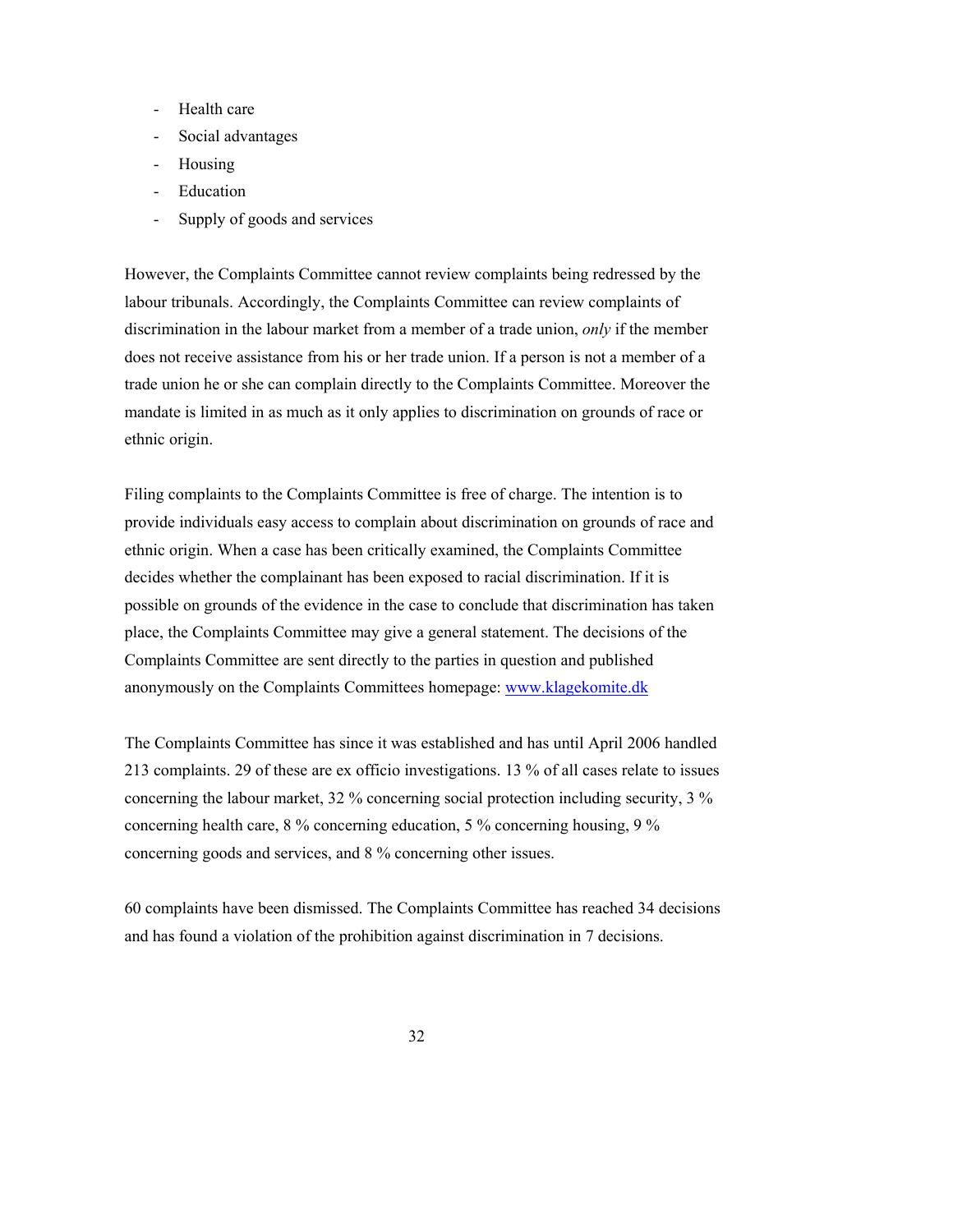The establishment of the Complaints Committee is a step in the right direction of providing remedies for the protection of individuals against discrimination on grounds of race and ethnic origin. However the work and effectiveness of the Complaints Committee to redress complaints suffers from the following limitations:

#### *Limitations in the investigation of cases*:

The Complaints Committees handling of cases is subject to the ordinary administrative inquisitorial principle. Hence, the Complaints Committee has to fully disclose all factual circumstances relevant to a case before concluding whether discrimination has occurred. This procedure is, however, difficult to apply because neither the Act on Ethnic Equal Treatment nor the Act on the Prohibition of Differential Treatment on the Labour Market provide the Complaints Committee with powers to enforce the disclosure of material facts of a case. The Complaints Committee cannot demand either the complainant or the respondent to give their opinion or reveal factual circumstances of a case. Moreover, the Complaints Committee cannot demand the parties to produce documents or other material to further elucidate a case.

By not having the power to enforce upon the parties or others any duty of disclosures, the Complaints Committee is in practice not able to effectively handle cases where factual circumstances are disputed, and no physical evidence is presented by the complainant. Such cases can only be handled by the courts which in effect undermines the whole purpose of having a complaints mechanism such as the Complaints Committee.

#### *Limitations in the range of discrimination grounds:*

The Act on Ethnic Equal Treatment covers the minimum requirement of the European Council Directive 43 of 29 June 2000 on implementing the principle of equal treatment between persons irrespective of racial or ethnic origin. However both national and European jurisprudence as well as the general development in the society show that nationality, religion and belief are also grounds where ethnic minorities experience discrimination. The limitations applied to the Complaints Committee's handling of complaints have the effect that direct discrimination on the grounds of nationality,